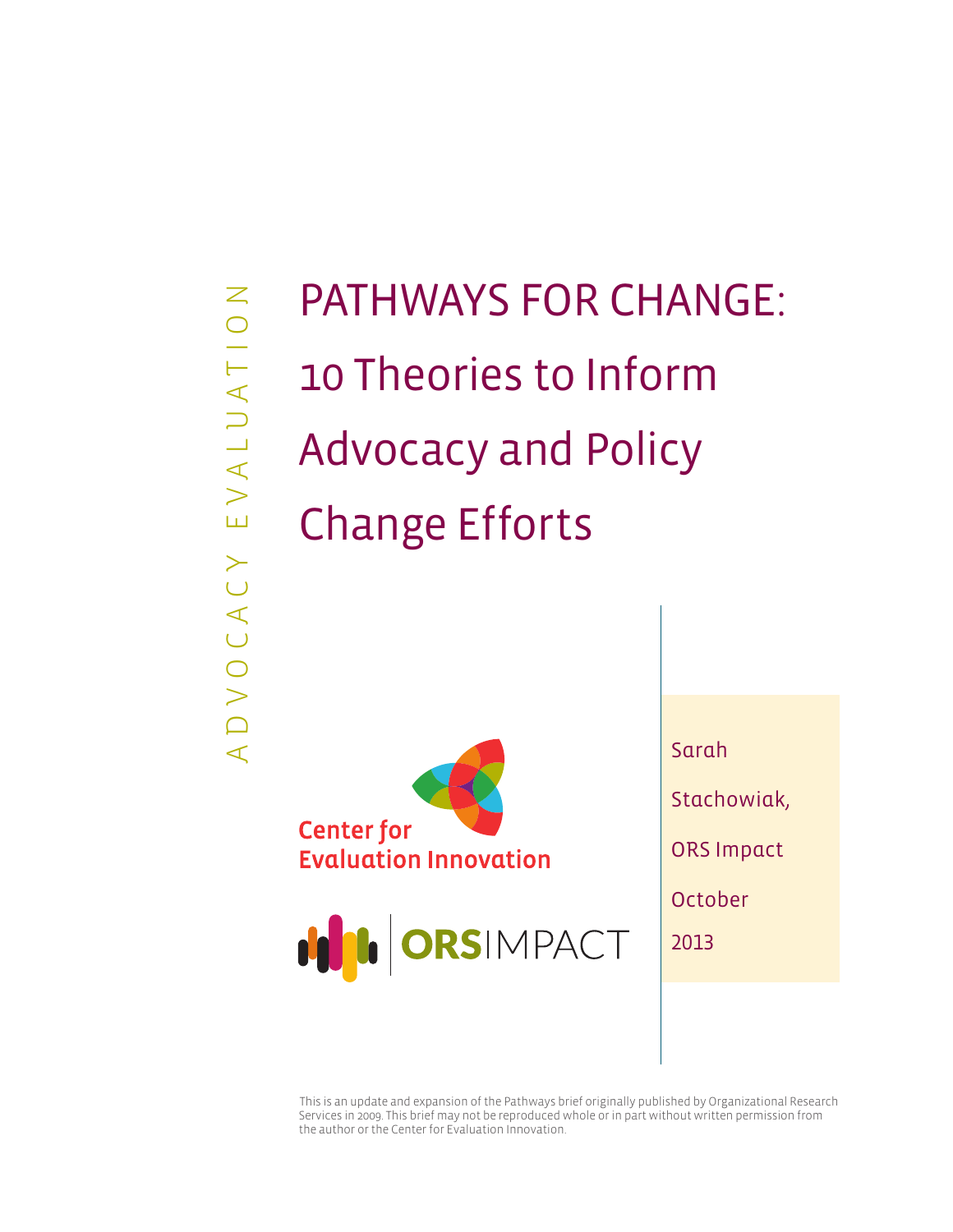# A D V O C A C Y E V A L U A T I O N DVOCACY EVALUATION

# PATHWAYS TO CHANGE: 10 Theories to Inform Advocacy and Policy Change Efforts  $\left| \begin{array}{c} \text{Sarah} \\ \text{Sosh} \end{array} \right|$

Stachowiak

# Foreword

The first *Pathways for Change* brief originally was published in 2008 in response to growing interest from evaluators, funders, and advocates to evaluate advocacy and policy change efforts. Since that time, the field of advocacy and policy change evaluation has grown, and theories of change continue to serve as bedrock for evaluative efforts. Given this context, the time is ripe to expand on the original work. This updated brief maintains most of the content from the original piece and provides information on four additional theories. It continues to focus on theories most directly applicable to either understanding how policy change happens or how specific advocacy tactics play out; this brief does not focus on more comprehensive social science theories. Additionally, at the time of the original brief, the utility and application of this work were largely theoretical. This update includes an expanded section on how evaluators, advocates, and funders can apply these theories to advocacy and policy work.

# Introduction

A dvocates of all stripes seek changes in policy as a way to achieve impact at a scale and degree of sustainability that differs from what can be achieved through direct services or programs alone. Advocates and funders each come to policy work with a set of beliefs and assumptions about how change will happen, and these beliefs shape their thinking about what conditions are necessary for success, which tactics to undertake in which situations, and what changes need to be achieved along the way.

These worldviews are, in actuality, theories of change, whether or not they have been explicitly stated or documented as such. When articulated as theories of change, these strategy and belief system roadmaps can clarify expectations internally and externally, and they can facilitate more effective planning and evaluation.

This brief lays out 10 theories grounded in diverse disciplines and worldviews that have relevance to the world of advocacy and policy change. These theories can help to untangle beliefs and assumptions about the inner workings of the policy making process and identify causal connections supported by research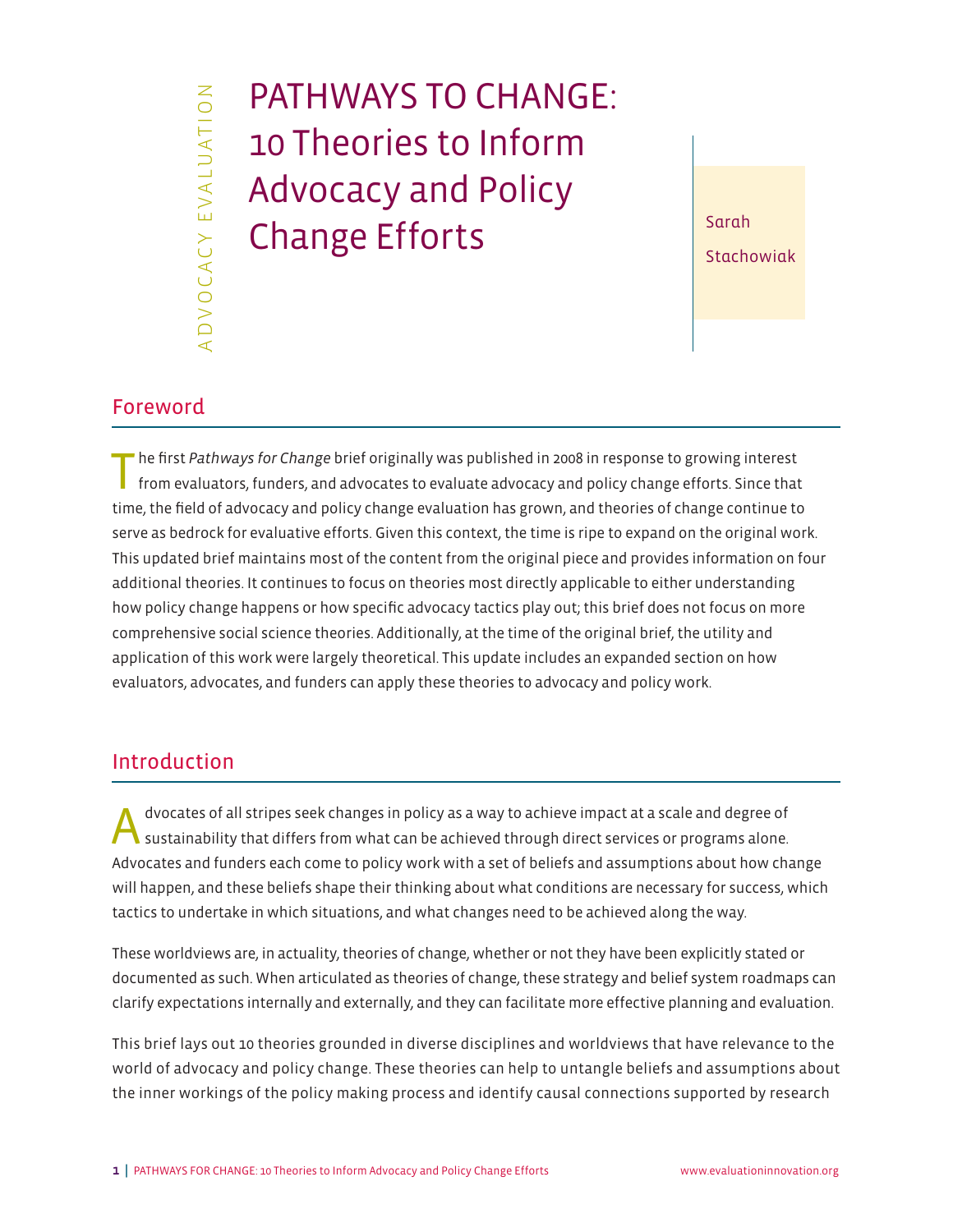to explain how and why a change may or may not occur. This piece is not meant to be comprehensive of all possible relevant theories and approaches; rather, it introduces and illustrates a handful of theories that may be useful to advocates, funders, and evaluators. While the theories included may have broad applicability, the brief is grounded in the context of US domestic policy.

Knowing about existing theories may sharpen your own thinking, provide new ways of looking at the policy world, and give you a leg up on developing your own theory of change. The final section gives concrete examples of the way in which advocates, funders, and evaluators can use this brief in their work.

# Defining Theory of Change

T heory of change can be defined as the conceptual model for achieving a collective vision. A theory of change typically addresses the linkages among the strategies, outcomes, and goals that support a broader mission or vision, along with the underlying assumptions that are related to these linkages. Theories of change can be expressed in many forms but ultimately should explain how you get from "here" to "there."<sup>1</sup>

<sup>1</sup> Organizational Research Services. (2007). A guide to measuring advocacy and policy. Prepared for the Annie E. Casey Foundation. Seattle, WA.

# 10 Theories of Change Related to Advocacy and Policy Change Efforts

- rief summaries follow of 10 social science theories of change relevant to advocacy and policy change efforts.<sup>2</sup> These comprise two types of theories:
- *Global theories* are theories that explain how policy change occurs more broadly, and
- *Tactical theories* are theories from various social science disciplines that apply to common advocacy tactics that are likely part of broader advocacy efforts or campaigns.

Global theories include the following:

- 1. "Large Leaps" or Punctuated Equilibrium theory
- 2. "Policy Windows" or Agenda-Setting theory3
- 3. "Coalition" theory or Advocacy Coalition Framework
- 4. "Power Politics" or Power Elites theory
- 5. "Regime" theory

Tactical theories include the following:

- 1. "Messaging and Frameworks" theory
- 2. "Media Influence" or Agenda-Setting theory3
- 3. "Grassroots" or Community Organizing theory
- 4. "Group Formation" or Self-Categorization theory
- 5. "Diffusion" theory or Diffusion of Innovations

<sup>&</sup>lt;sup>2</sup> Overviews of the theories are based on the seminal works that undergird them. Summarizing complex theories into one page or less necessarily distills the information significantly. For greater depth or nuance, please see the Bibliography to access the original sources.

<sup>3</sup> Both Kingdon ("Policy Windows") and McCombs and Shaw ("Media Influence") use the term "Agenda-Setting Theory" to quite different ends. To be true to the original authors, we use the term for both. To differentiate between them, we refer to Kingdon's work as "Policy Windows" and McCombs and Shaw's work as "Media Influence."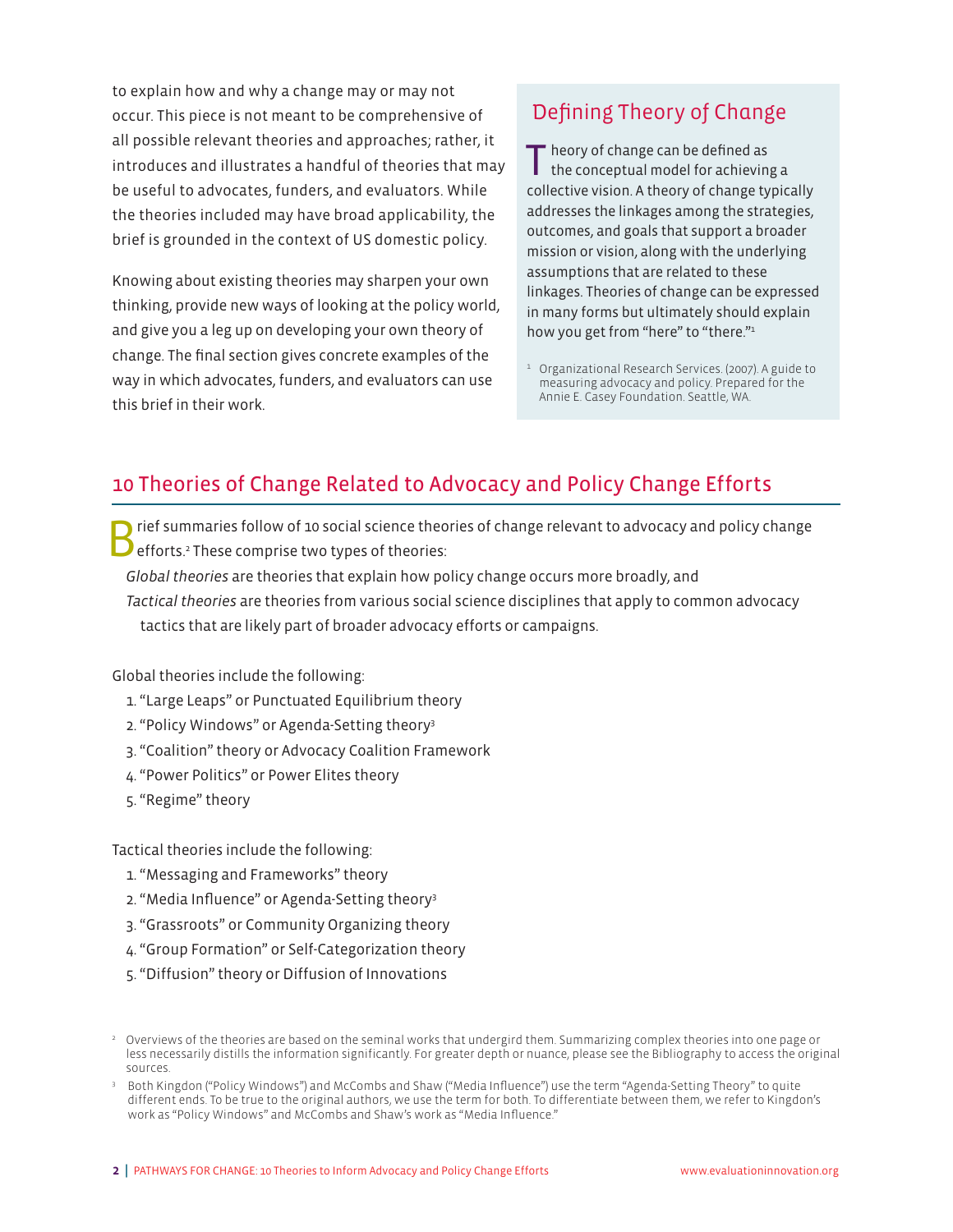| WHEN THIS THEORY MAY BE USEFUL                                                                                       | Large-scale policy change is the primary goal<br>You have strong media-related capacity<br>$\bullet$<br>$\bullet$                               | You can address multiple streams simultaneously (e.g., problem<br>You have internal capacity to create, identify, and act on policy<br>definition, policy solutions, and/or political climate)<br>windows<br>$\bullet$<br>$\bullet$                                                | You have a strong group of allies with a common goal<br>A sympathetic administration is in office<br>$\bullet$           | You have one or more key allies in a position of power on the issue<br>Focus may be on incremental administrative or rule changes<br>$\bullet$<br>$\bullet$ | You have access to or can become part of this coalition or regime<br>You know or suspect that a coalition of non-politicians is deeply<br>involved in policy making<br>$\bullet$ | A key focus of the work is on increasing awareness, agreement on<br>The issue needs to be redefined as part of a larger campaign or<br>problem definition, or salience of an issue<br>effort | You want to put the issue on the radar of the broader public<br>You have strong media-related capacity<br>$\bullet$                   | Your organization's role in an issue is as a "convener" or "capacity<br>A distinct group of individuals is directly affected by an issue<br>builder" rather than as a "driver"<br>$\bullet$ | Cohesion among your organization's members is a prerequisite for<br>You are looking to build or tighten your base of support<br>change<br>$\bullet$                      | You have trusted messengers and champions to model or<br>The focus is on a new idea for a program or policy<br>communicate the innovation<br>$\bullet$                                                      |  |
|----------------------------------------------------------------------------------------------------------------------|-------------------------------------------------------------------------------------------------------------------------------------------------|------------------------------------------------------------------------------------------------------------------------------------------------------------------------------------------------------------------------------------------------------------------------------------|--------------------------------------------------------------------------------------------------------------------------|-------------------------------------------------------------------------------------------------------------------------------------------------------------|----------------------------------------------------------------------------------------------------------------------------------------------------------------------------------|----------------------------------------------------------------------------------------------------------------------------------------------------------------------------------------------|---------------------------------------------------------------------------------------------------------------------------------------|---------------------------------------------------------------------------------------------------------------------------------------------------------------------------------------------|--------------------------------------------------------------------------------------------------------------------------------------------------------------------------|-------------------------------------------------------------------------------------------------------------------------------------------------------------------------------------------------------------|--|
| HOW CHANGE HAPPENS                                                                                                   | institutions can occur when the right conditions<br>Like seismic evolutionary shifts, significant changes in<br>نه<br>policy and<br>are in plac | components of the policy process (e.g., the way a problem<br>the policy solution to the problem, and/or the<br>when advocates can successfully connect two or more<br>be changed during a window of opportunity<br>political climate of their issue).<br>Policy can<br>is defined, | among a range of individuals with the same core policy<br>Policy change happens through coordinated activity<br>beliefs. | Policy change is made by working directly with those with<br>power to make decisions or influence decision making.                                          | empowerment of policy makers by a close-knit body of<br>Policy change happens through the support and<br>lindividuals.<br>nfluential                                             | 's preferences will vary depending on how<br>options are presented<br>Individual                                                                                                             | sues on the public's agenda will depend on the<br>coverage a given issue receives by mass news<br>Political is<br>extent of<br>media. | of the community who work on changing<br>Policy change is made through collective action by<br>affecting their lives.<br>members<br>problems                                                | consistent with that social group or category membership<br>Policy change can be achieved when individuals identify<br>with groups and subsequently act in a way that is | Change happens when a new idea for a program or policy<br>superseding the current policy/program (or lack thereof)<br>is communicated to a critical mass, who perceives it as<br>and thus, adopts the idea. |  |
| <b>DISCIPLINE</b>                                                                                                    | Political Science                                                                                                                               | Political Science                                                                                                                                                                                                                                                                  | Political Science                                                                                                        | Sociology                                                                                                                                                   | Political Science                                                                                                                                                                | Psychology                                                                                                                                                                                   | Communications                                                                                                                        | Social Psychology                                                                                                                                                                           | Social Psychology                                                                                                                                                        | Sociology                                                                                                                                                                                                   |  |
| <b>THEORY (Key Authors)</b>                                                                                          | (Baumgartner & Jones)<br>Equilibrium theory<br>or Punctuated<br>Large Leaps                                                                     | Agenda-Setting theory<br>Policy Windows or<br>(Kingdon)                                                                                                                                                                                                                            | Framework (Sabatier,<br>Advocacy Coalition<br>Coalition Theory or<br>lenkins-Smith)                                      | Power Elites theory<br>Power Politics or<br>(Mills, Domhoff)                                                                                                | Regime Theory (Stone)                                                                                                                                                            | (Tversky & Kahneman)<br>Prospect theory<br>Frameworks or<br>Messaging and                                                                                                                    | Agenda-Setting theory<br>Media Influence or<br>(McCombs & Shaw)                                                                       | Organizing theory<br>(Alinsky, Biklen)<br>Grassroots or<br>Community                                                                                                                        | theory (Turner, Tajfel)<br>Group Formation or<br>Self-Categorization                                                                                                     | Innovations (Rogers)<br>Diffusion theory<br>or Diffusion of                                                                                                                                                 |  |
|                                                                                                                      | GLOBAL THEORIES                                                                                                                                 |                                                                                                                                                                                                                                                                                    |                                                                                                                          |                                                                                                                                                             |                                                                                                                                                                                  |                                                                                                                                                                                              | <b>TACTICAL THEORIES</b>                                                                                                              |                                                                                                                                                                                             |                                                                                                                                                                          |                                                                                                                                                                                                             |  |
| PATHWAYS FOR CHANGE: 10 Theories to Inform Advocacy and Policy Change Efforts<br>www.evaluationinnovation.org<br>3 I |                                                                                                                                                 |                                                                                                                                                                                                                                                                                    |                                                                                                                          |                                                                                                                                                             |                                                                                                                                                                                  |                                                                                                                                                                                              |                                                                                                                                       |                                                                                                                                                                                             |                                                                                                                                                                          |                                                                                                                                                                                                             |  |

Matrix of Theories Matrix of Theories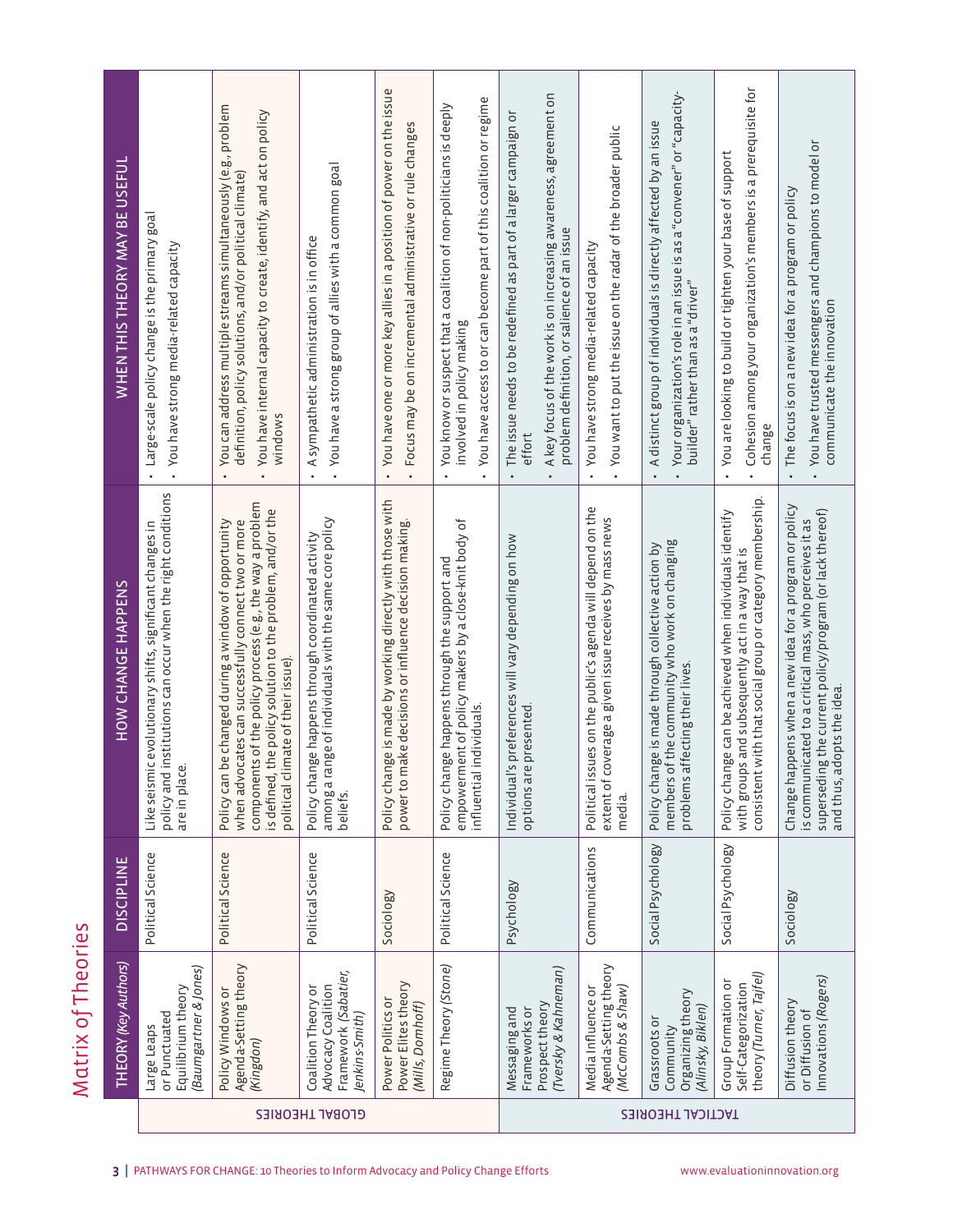The description for each theory includes a short summary; important underlying assumptions associated with the theory; the theory's application to advocacy; and an example theory of change that visually illustrates key concepts, strategies, and outcomes.<sup>4, 5</sup>

# Global Theories

Compared with Tactical theories, Global theories represent more encompassing worldviews about how policy change happens. Advocates may be more successful if they operate within one of these frameworks rather than several simultaneously. While some Global theories share similar assumptions or components, explicitly acknowledging which theory resonates can help groups make focused strategic choices about possible tactics and allow them to leverage the assumptions inherent to that point of view more effectively.

### GLOBAL

**THEORY** 

# *1* "LARGE LEAPS" Theory of Change

Believers of the Large Leaps theory recognize that when conditions are right, change can happen in sudden, large bursts that represent a significant departure from the past, as opposed to small incremental changes over time that usually do not reflect a radical change from the status quo. This theory also is referred to as Punctuated Equilibrium theory, stemming from evolutionary science terminology. Frank Baumgartner and Brian Jones, major thinkers in this area, developed the model and have used it in longitudinal studies of agenda-setting and decision making.

Large Leaps theory posits that large-scale change can occur when an issue is defined differently, when new actors get involved, or when the issue becomes more salient and receives heightened media and broader public attention.

The theory holds that conditions for large-scale change are ripe when the following occur:

- $\blacksquare$  an issue is defined differently or new dimensions of the issue gain attention (typically a fundamental questioning of current approaches);
- $\blacksquare$  new actors get involved in an issue; or
- $\blacksquare$  the issue becomes more salient and receives heightened media and broader public attention.

While these conditions set up the environment in which large-scale change can occur, they do not predict or guarantee it. For example, an issue may achieve increased attention and focus, but the heightened attention may not result in policy change. However, when all of the right conditions occur simultaneously, change is exponential, not incremental.

<sup>4</sup> The strategies shown in the maps are meant to be illustrative, not exhaustive.

<sup>5</sup> Strong advocacy capacity within an organization is key to success—i.e., the ability to choose strategies appropriate to the context and issue, identify opportunities for progress, develop relationships, make midcourse corrections, and communicate effectively. Though this key factor is highlighted specifically in only one theory of change, it is a critical component to the successful application of all 10 theories.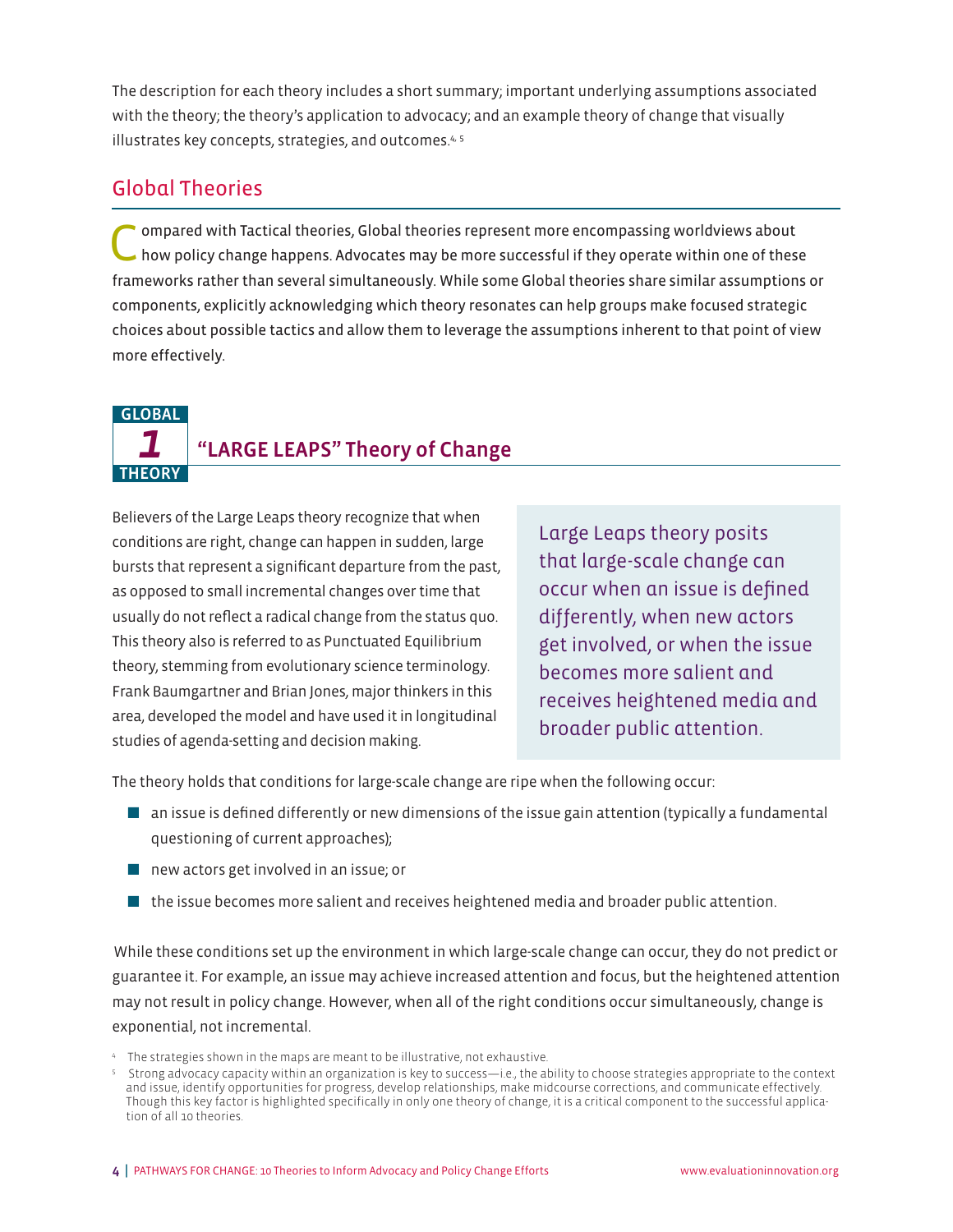#### *Underlying Assumptions*

- $\blacksquare$  Government institutions typically maintain the status quo and have a monopoly over the way issues are defined and decisions are made.
- **Though institutions try to maintain their monopoly, the American political system of separation of** powers and overlapping jurisdictions allows many different venues through which to pursue change.
- $\blacksquare$  People pay attention to only a few issues at a time, and large-scale change is unlikely without more attention focused on an issue.
- $\blacksquare$  People typically become mobilized through redefinition of the prevailing policy issue or story, a narrative that should include both facts and emotional appeals.
- $\blacksquare$  Media can play an integral role by directing attention to different aspects of the same issue and shifting attention from one issue to another. However, media attention does not cause policy change directly—it typically precedes or follows the change.
- $\blacksquare$  Large-scale change typically involves creating or eliminating institutions (e.g., departments, agencies).

#### *Application to Advocacy*

- **A** Advocacy efforts should focus on questioning policies at fundamental levels, as opposed to making administrative or rule changes to existing policies.
- $\blacksquare$  Issue definition and agenda-setting are key to mobilizing new people around an issue.
- $\blacksquare$  Promising strategies include issue framing, mobilizing supporters, and media advocacy.

# Reading the Outcome Maps

The outcome maps related to particular advocacy strategies and tactics featured in this brief show the potential theoretical connection between that strategy through to policy change and ultimate impact. Solid lines represent outcomes clearly stated in the seminal research. Outcomes connected by dotted lines are hypothetical and are illustrative of how that tactic ultimately supports the longer-term policy change and impact desired by advocates.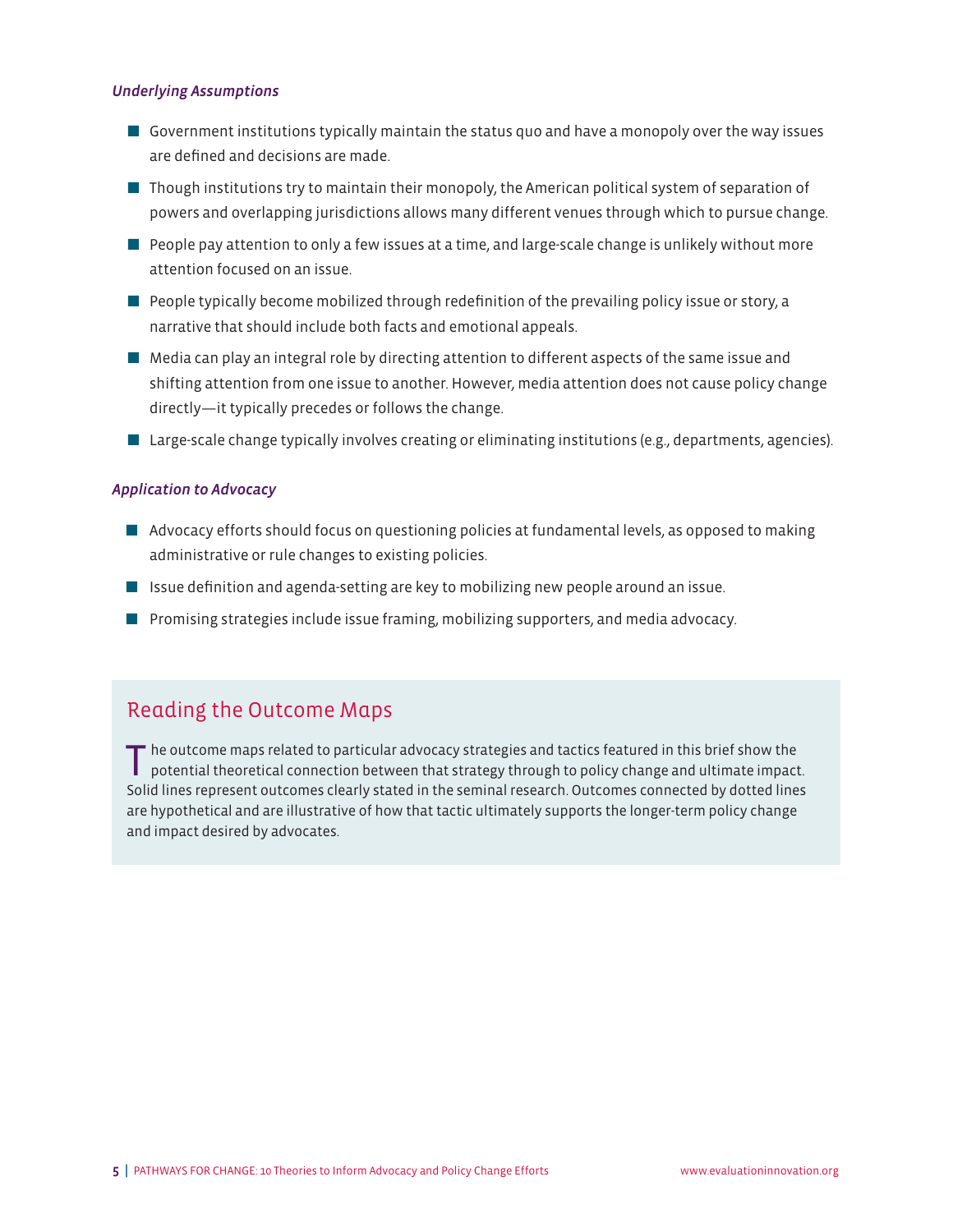# "LARGE LEAPS" Theory of Change

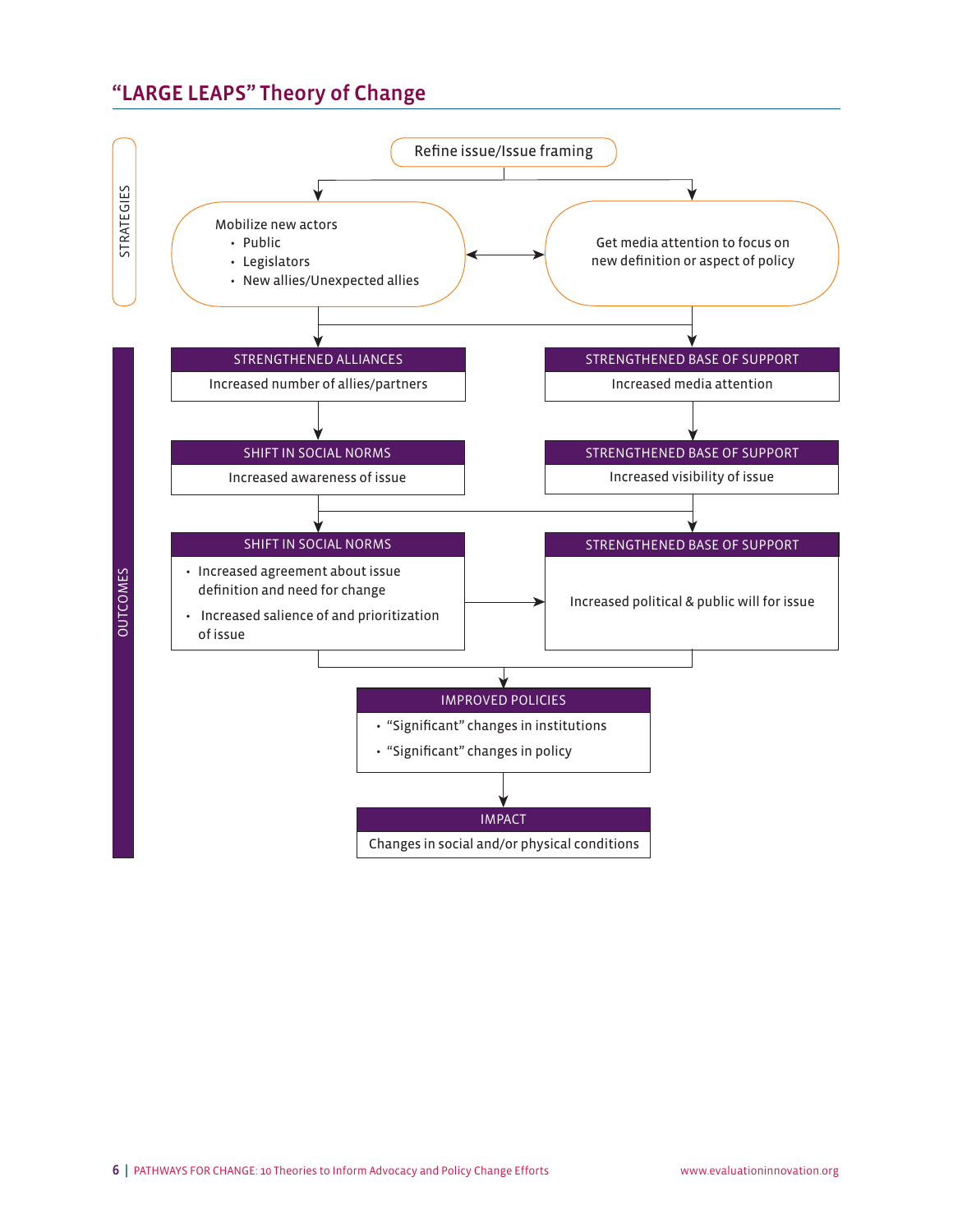*2* "POLICY WINDOW" Theory of Change

The Policy Windows theory is John Kingdon's classic theory of agenda-setting attempts to clarify why some issues get attention in the policy process and others do not. He identified three "streams" related to the policy system:

- 1. *Problems:* The way social conditions become defined as "a problem" to policy makers, including the problem's attributes, its status, the degree of social consciousness of the issue, and whether the problem is perceived as solvable with clear alternatives.
- 2. *Policies:* The ideas generated to address problems.
- 3. *Politics:* Political factors, including the "national mood" (e.g., appetite for "big government"), campaigns by interest groups and advocates, and changes in elected officials.

According to this theory, to increase the likelihood that an issue will receive serious attention or be placed on the policy agenda, at least two of the streams need to converge at critical moments or "policy windows." Policy windows are windows of opportunity that arise when there is the possibility for policy change.

#### *Underlying Assumptions*

GLOBAL

**THEORY** 

- $\blacksquare$  Policy streams operate independently.
- $\blacksquare$  Advocates can couple policy streams when a policy window opens. For example, advocates can attach their solutions to a problem that has gained prominence on the agenda (even if its rise was independent of their efforts).
- **Q Success is most likely when all three components (problems, policies, and politics) come together** during a policy window.
- Policy windows can be predictable (e.g., elections, budget cycles) and unpredictable (e.g., a dramatic event or crisis, such as a plane crash or hurricane). Policy windows also can be created.
- $\blacksquare$  The way a problem is defined makes a difference as to whether and where the problem is placed on the agenda. Problem definition also has a value or emotional component; values and beliefs guide decisions about which conditions are perceived as problems.
- **Often there are many competing ideas on how to address problems. To receive serious consideration,** policy options need to be seen as technically feasible and consistent with policy maker and public values.
- $\blacksquare$  To effectively recognize and take advantage of open policy windows, advocates must possess knowledge, time, relationships, and good reputations.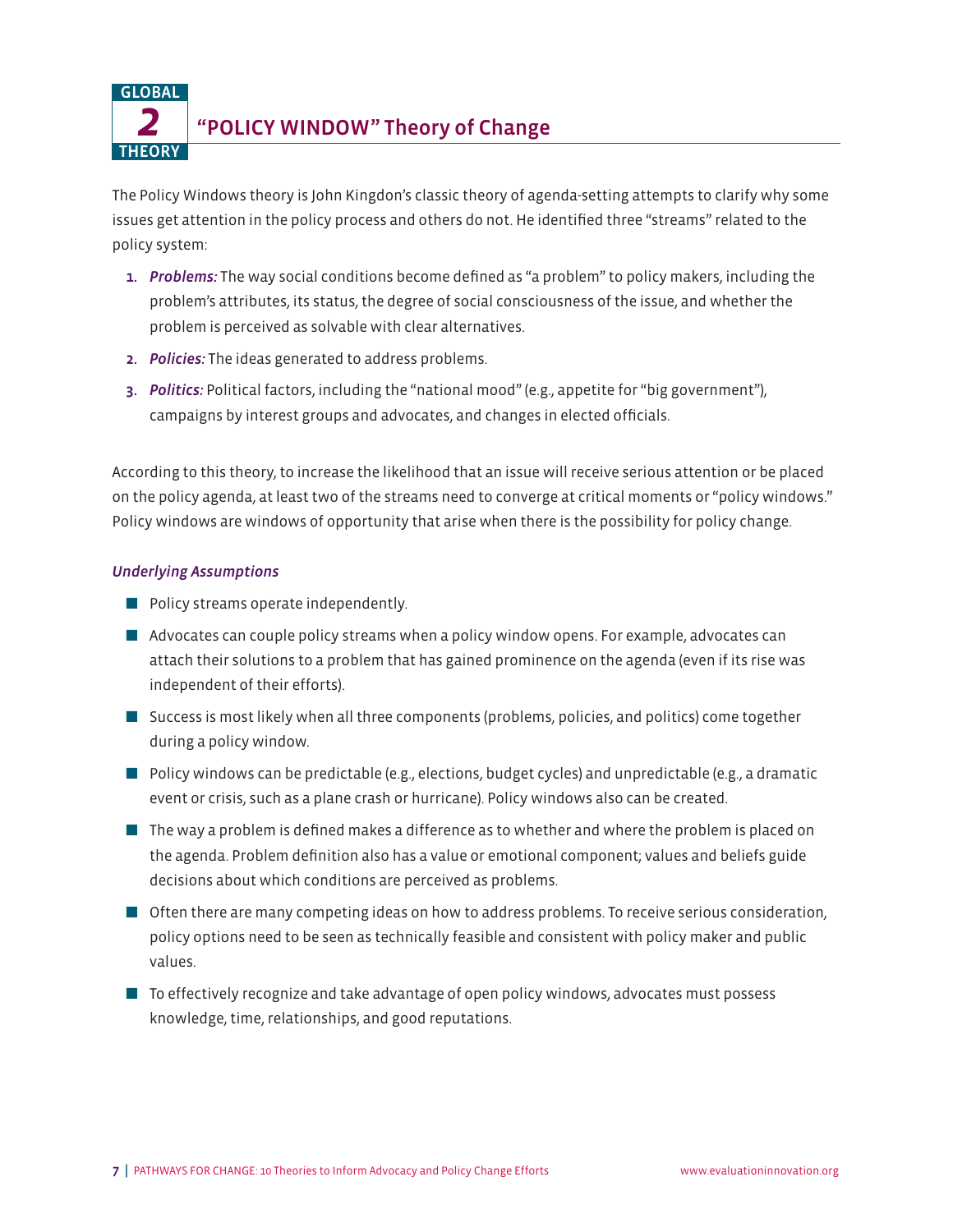#### *Application to Advocacy 6*

- $\blacksquare$  Promising strategies include:
	- impacting problem definition (i.e., framing the issue, monitoring indicators that assess the existence and magnitude of issues, initiating special studies of an issue, promoting constituent feedback);
	- developing policy options (e.g., through research, publications, and the like), and;
	- influencing the political climate (e.g., coalition building, demonstrations, and media advocacy).
- Advocates and organizations need adequate capacity to create and/or recognize policy windows and then respond appropriately.

# "POLICY WINDOW" Theory of Change



<sup>6</sup> To study an application of Kingdon's theory to an advocacy effort, see: Coffman, J. (2007). Evaluation based on theories of the policy process. The Evaluation Exchange, 13(1 & 2), 2–6. Retrieved July 3, 2013, from [http://www.hfrp.org/evaluation/the-evaluation](http://www.hfrp.org/evaluation/the-evaluation-exchange/issue-archive/advocacy-and-policy-change/evaluation-based-on-theories-of-the-policy-process)[exchange/issue-archive/advocacy-and-policy-change/evaluation-based-on-theories-of-the-policy-process.](http://www.hfrp.org/evaluation/the-evaluation-exchange/issue-archive/advocacy-and-policy-change/evaluation-based-on-theories-of-the-policy-process)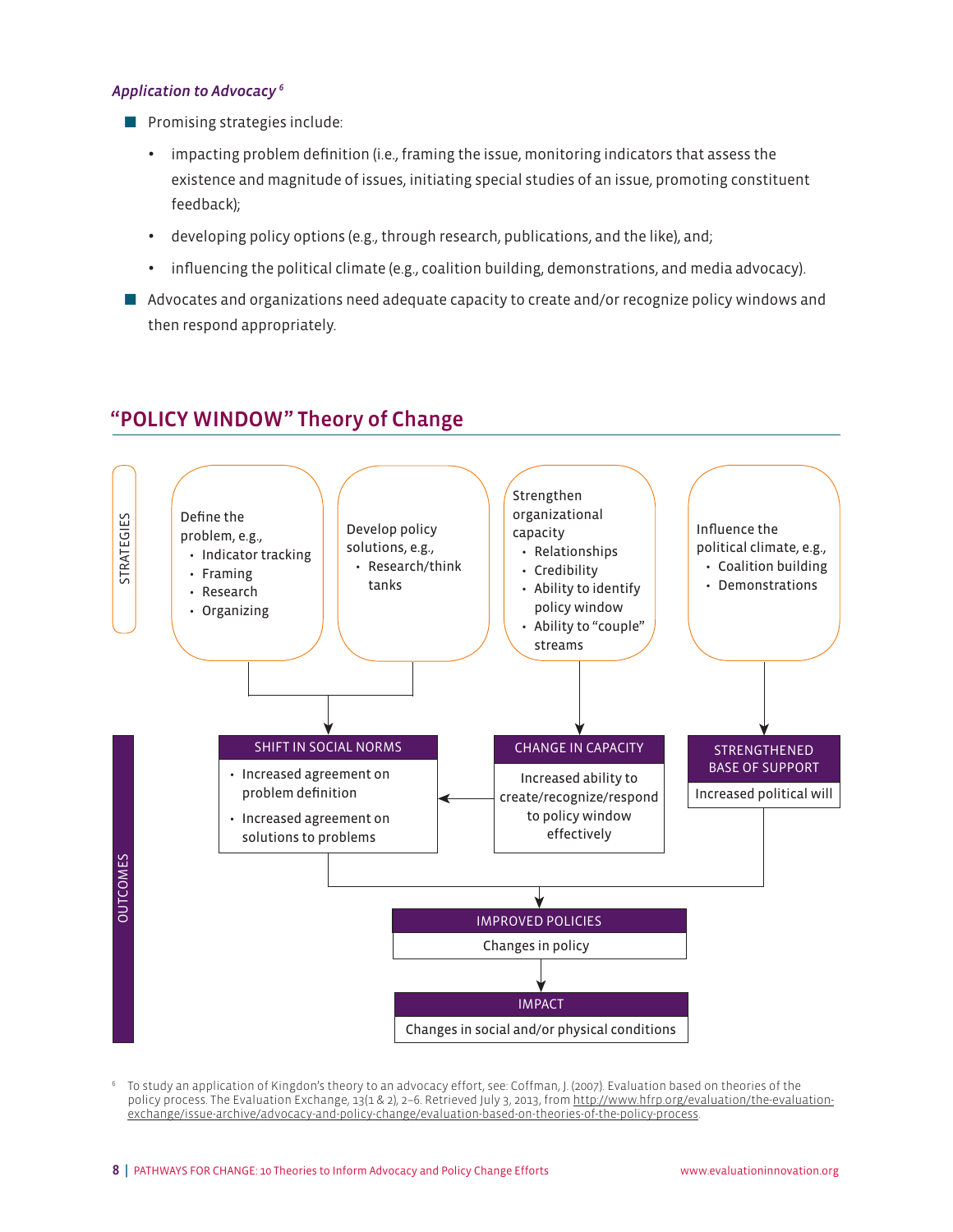*3* "COALITION" Theory of Change GLOBAL **THEORY** 

Coalition theory, developed by Paul Sabatier and Hank Jenkins-Smith and commonly known as the Advocacy Coalition Framework, proposes that individuals have core beliefs about policy areas, including a problem's seriousness, its causes, society's ability to solve the problem, and promising solutions for addressing it. Advocates who use this theory believe that policy change happens through coordinated activity among individuals and organizations outside of government with the same core policy beliefs.

#### *Underlying Assumptions*

- $\Box$  Coalitions are held together by agreement over core beliefs about policies. Secondary beliefs about how policies are executed are less critical to alignment (e.g., administrative rules, budgetary allocations, statutory revision).
- Diverse groups can operate effectively and efficiently due to shared core beliefs; in other words, little time is needed to reach shared understanding.
- $\blacksquare$  Core beliefs are resistant to change, unless
	- major external events, such as changes in socio-economic conditions or public opinion, are skillfully exploited by proponents of change; or
	- new learning about a policy surfaces across coalitions that changes views about it.
- $\blacksquare$  Policies are unlikely to change unless
	- the group supporting the status quo is no longer in power; or
	- change is imposed by a hierarchically superior jurisdiction.

- $\blacksquare$  Coalitions can identify and reach out to diverse groups with similar core policy beliefs (e.g., unlikely allies).
- $\Box$  Coalitions typically will explore and pursue multiple avenues for change (e.g., engaging in legal advocacy and working on changing public opinion), often simultaneously, to find a route that will bear fruit.
- $\blacksquare$  Promising strategies include:
	- influencing like-minded decision makers to make policy changes;
	- changing incumbents in various positions of power;
	- affecting public opinion via mass media;
	- altering decision maker behavior through demonstrations or boycotts; or
	- changing perceptions about policies through research and information exchange.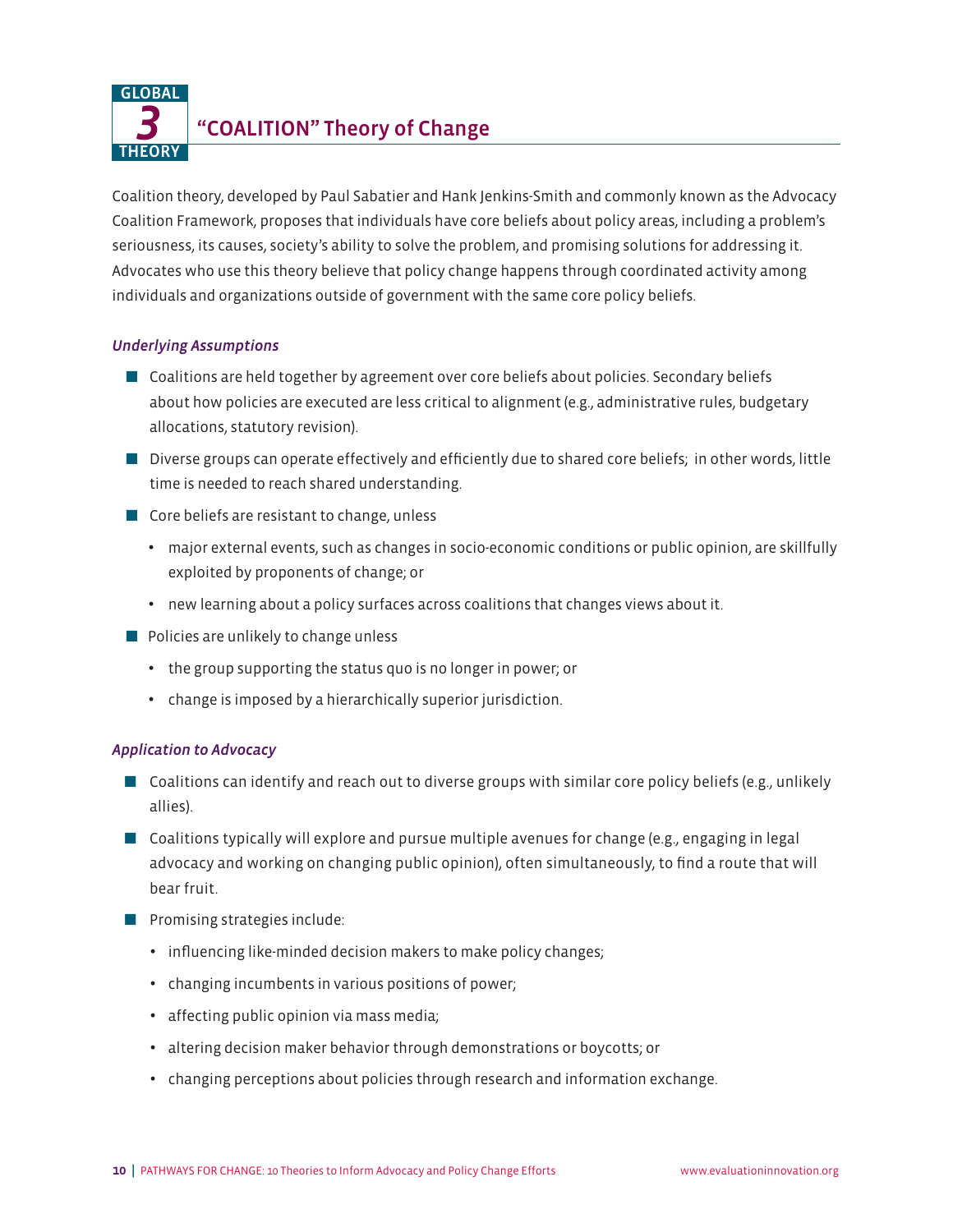# "COALITION" Theory of Change

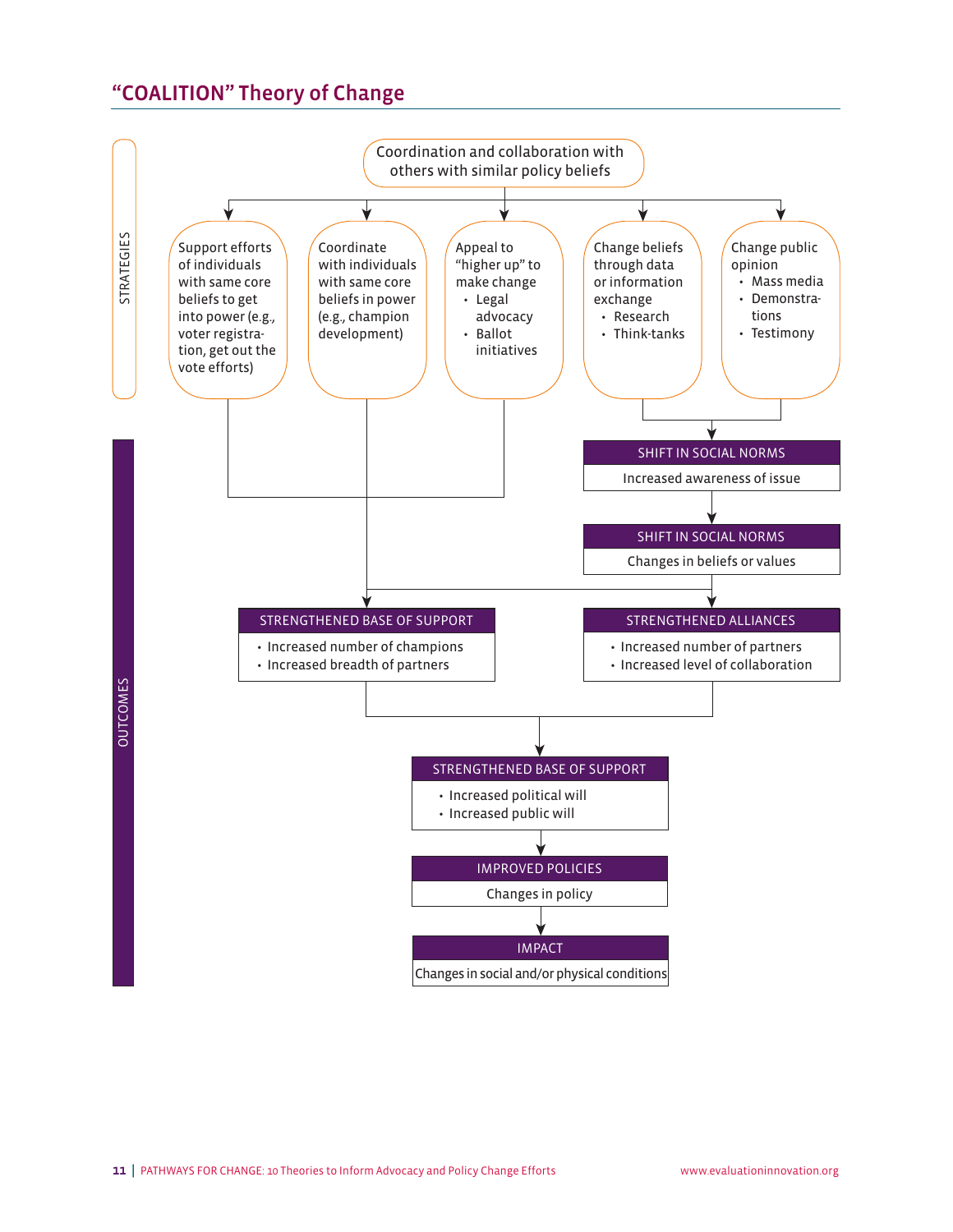*4* "POWER POLITICS" Theory of Change

The Power Politics theory, also known as Political Elites or Power Elites theory, proposes that the power to influence policy is concentrated in the hands of a few. This sociological theory has a long history, including in C. Wright Mills' seminal 1956 book*, The Power Elites,* which describes the power and class structures in America (e.g., political, military, and economic elites) and how they interact with and impact public policy.

#### *Underlying Assumptions*

GLOBAL

**THEORY** 

- $\blacksquare$  Some people have more power than others.
- $\blacksquare$  Political systems are stratified. This is described variously by different theorists, with individuals serving as one of the following:
	- decision makers or those directly involved in policy decisions;
	- influentials or individuals to whom decision makers look for advice and whose interests and opinions they take into account or from whom they fear sanctions; and
	- the rest of the population, including activists, the attentive public, voters, and non-participants.
- $\blacksquare$  Power can be used in different ways, including the following:
	- direct influence (i.e., when an individual participates in the actual decision making);
	- indirect influence (i.e., when an individual influences others who decide policy); and
	- implicit power (i.e., when individuals are influenced by the anticipated reaction of other individuals or groups).
- Elites or influentials can be figures of the establishment (e.g., legislators, party officials) or other politically significant strategic elites, such as senior civil servants, managers of important economic enterprises, leaders of mass organizations, leading professionals, prominent intellectuals, journalists, or religious leaders.
- $\blacksquare$  Influence in one policy area does not necessarily confer influence in others.

- $\blacksquare$  Advocacy efforts are focused on the few, not the many.
- $\blacksquare$  It is critical to identify who has influence related to the specific policy issue or area being addressed and to develop relationships with them.
- **The organization must be seen as a credible partner or voice to impact decision makers or influentials.**
- $\blacksquare$  Promising strategies include relationship development and communication with those who have influence.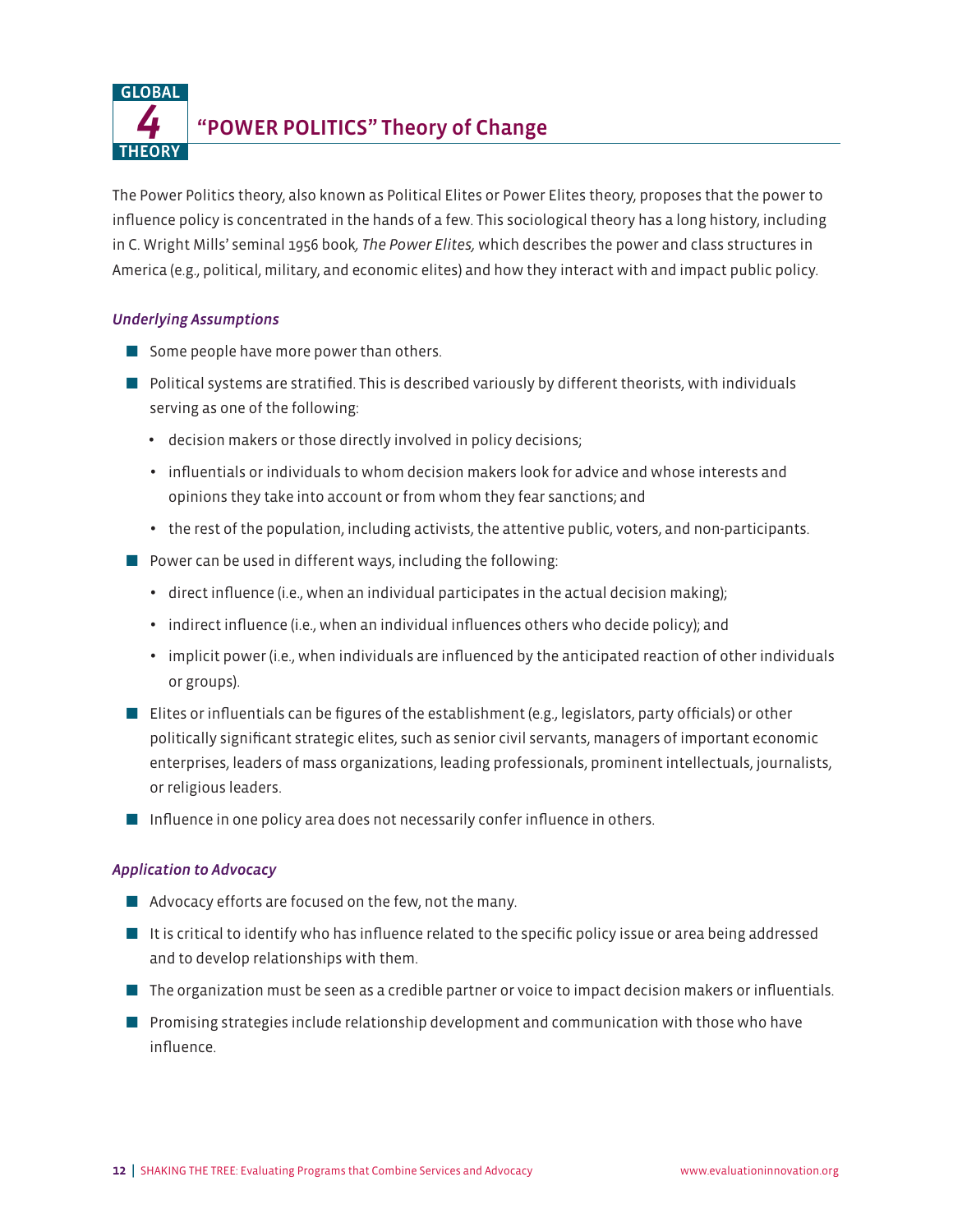# "POWER POLITICS" Theory of Change

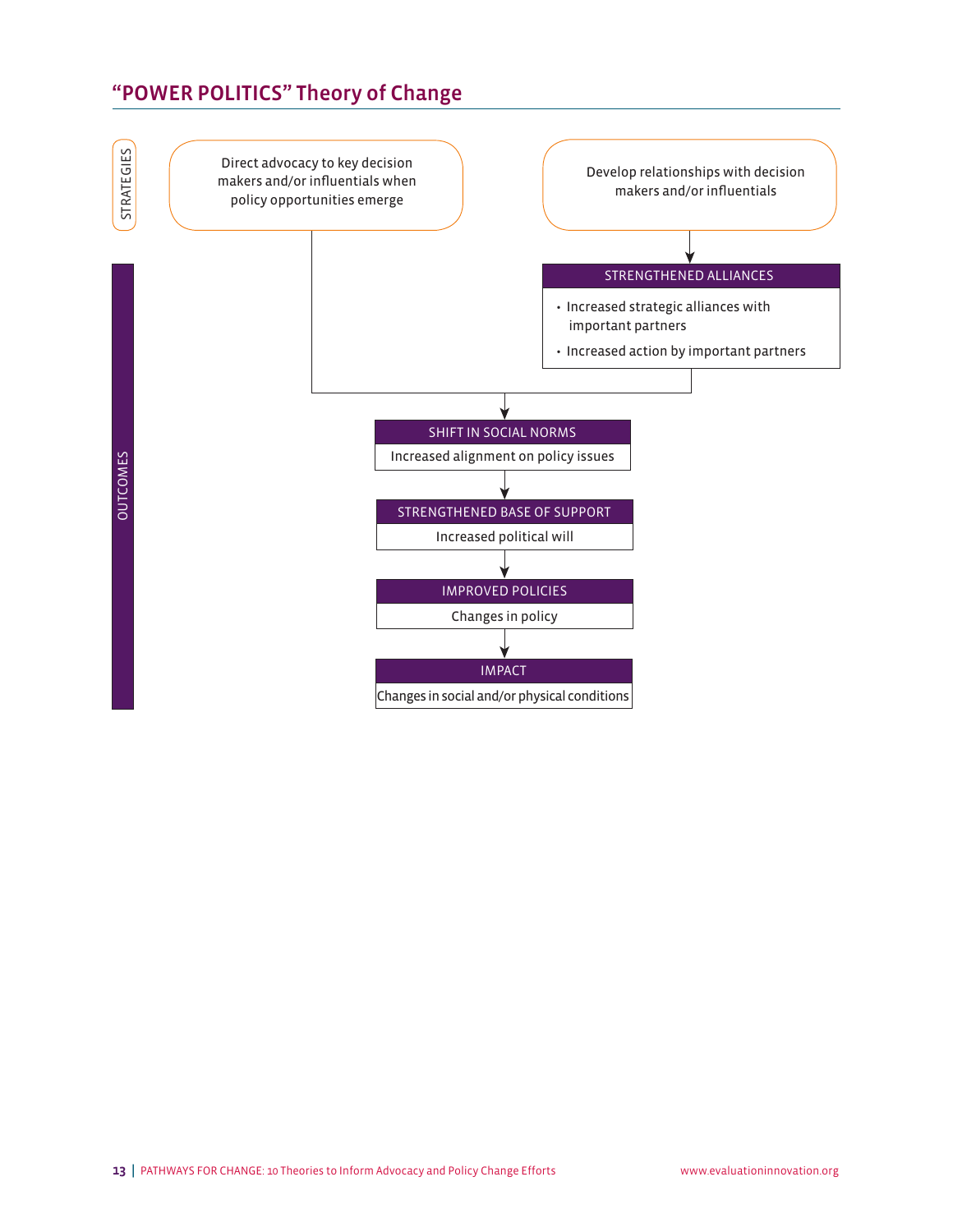*5* "REGIME" Theory of Change **GLOBAL THEORY** 

Regime theory, largely attributed to Clarence Stone, posits that government must work collectively with public and private interests to achieve its aims and outcomes. These collective groups are called "regimes" and are the formal and informal groups that coalesce around a shared, broad agenda. Regimes provide a venue for developing policy agendas, lend support to policy agendas, bring in additional allies for particular policies, and mitigate opposition.

Importantly, members of the regime bring resources to the table, including strategic knowledge, capacity to act on that knowledge, relationships with other allies or constituents, and control of financial and other resources. The membership of a regime depends on the policy purpose, though regimes often include business representatives because of their resources.

Typically, regimes are fairly stable; as regimes work together and develop efficient processes and functions as a group, the costs of changing or starting a new regime are high for policy makers. Additionally, as a regime functions effectively, its ability to attract new allies increases.

#### *Underlying Assumptions*

- $\Box$  Core to this work is an understanding of two conceptions of power. First, the "power over" model, in which a more powerful actor compels others into compliance. Second, a "power to" approach, focusing on the ability to have sufficient support to take action, rather than imposing actions on others. In Regime theory, policy makers have interest in affiliating with those with whom they can grow their "power to" govern.
- Individuals are most focused on immediate, near-term opportunities. Regimes can concede "small opportunities" that benefit constituents but still promote the regime's broader agenda. These concessions make it possible for outside advocates to successfully achieve wins for individual policies, but larger scale change in the regime agenda requires changes to the purpose or makeup of the regime.
- **P** Preferences of individuals are changeable, rather than fixed. Thus, regimes can help change preferences of potential policy opponents by incentivizing the regime's preferred option or mitigating losses to those negatively impacted by policies. Regimes also can change policy preferences by expanding constituents' perceptions of what is possible.
- $\blacksquare$  Regimes typically exist outside of electoral accountability and can have a life beyond any single politician.

- Promising strategies include:
	- Working within the regime system: influencing members of a regime or becoming part of a regime;
	- Developing an alternate regime: developing alternative coalitions with comparable capabilities that can work together to create similar efficiencies for transaction costs; and/or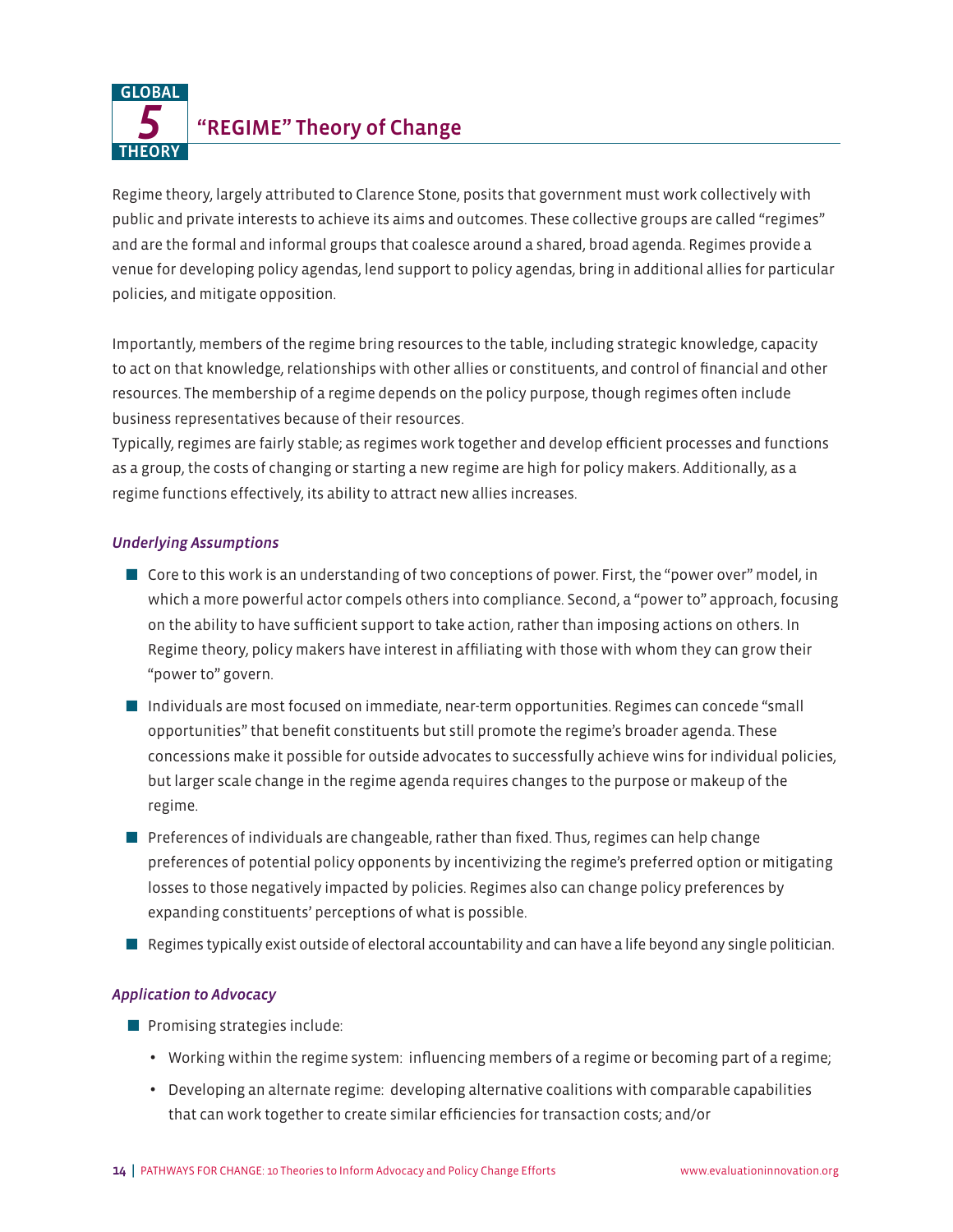• "Overthrowing" the regime**:** An opposition approach is unlikely to create access to an existing regime but may be necessary to "overthrow" the regime as policymakers' "power to" govern is impacted by developing broader public dissatisfaction. Similarly, advocates can engage in litigation to change policies under which the regime must operate.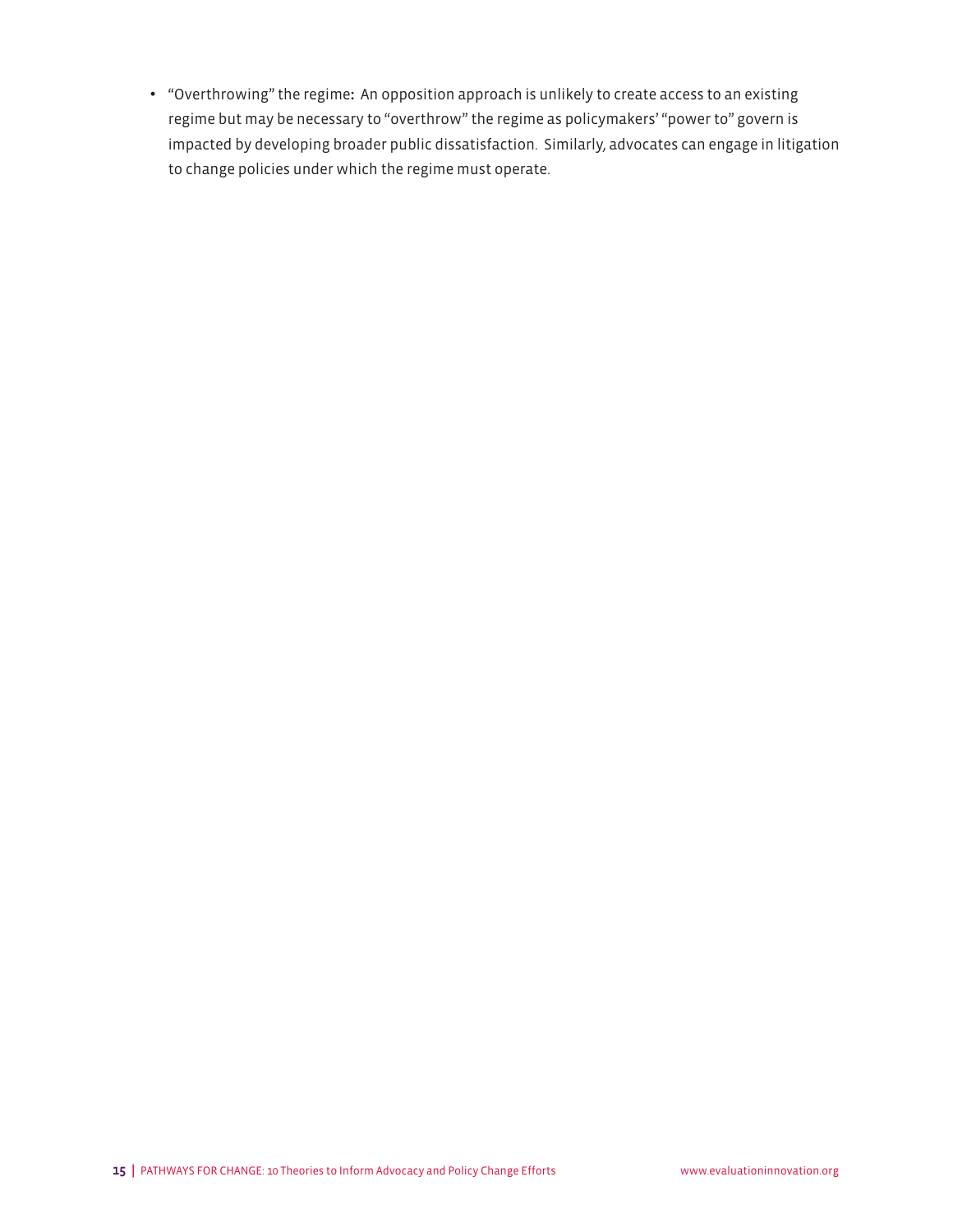# "REGIME" Theory of Change

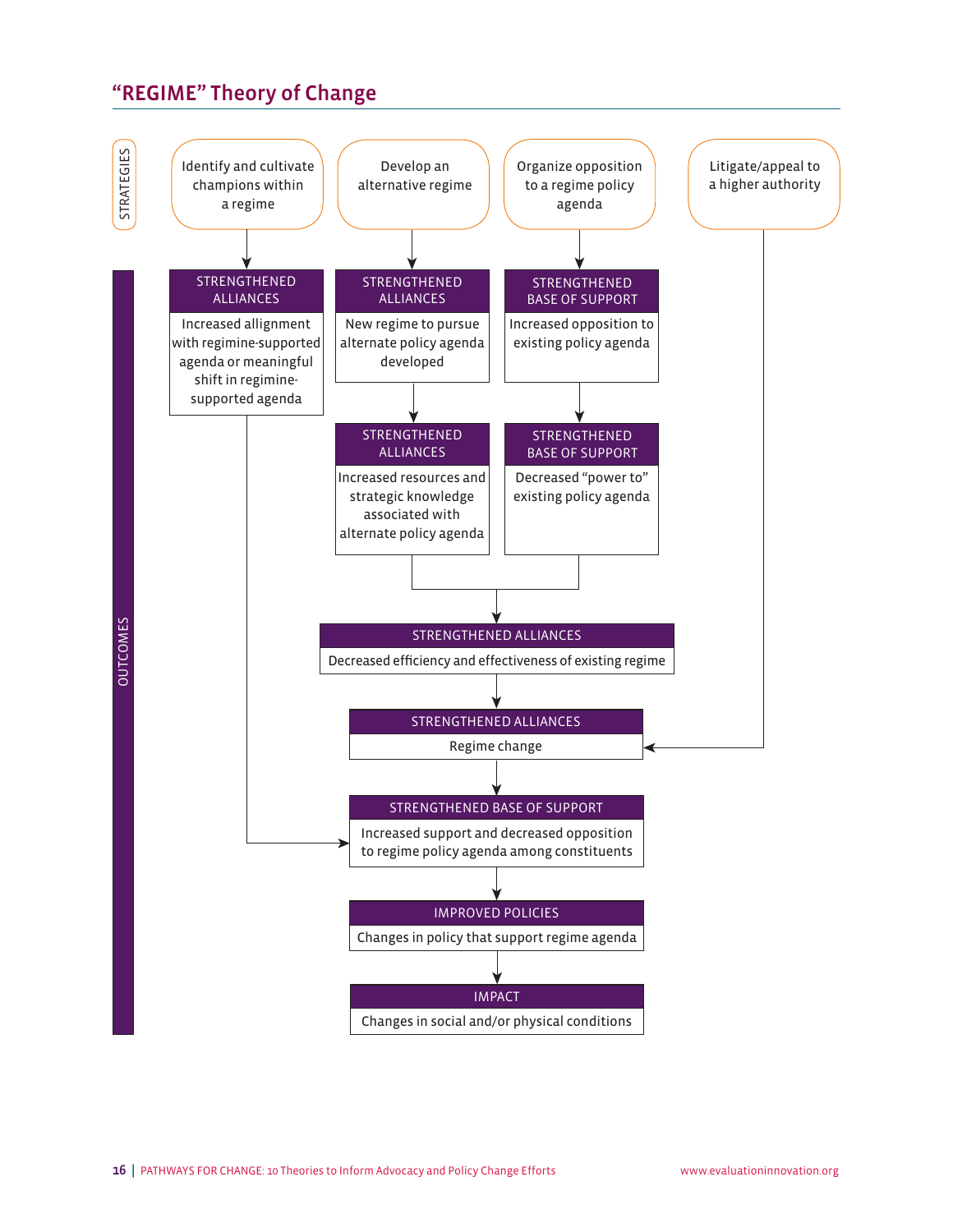# Tactical Theories

nlike Global theories, theories about particular tactics (e.g., "Messaging and Frameworks" or "Diffusion of Innovation" theories) are not mutually exclusive. Many tactics are part of an advocate's "toolkit" and may be selected, amplified, or minimized depending on the particular context of a campaign or advocacy effort. For example, advocates within a campaign may focus on spreading policy innovations among highly influential insiders ("Diffusion of Innovation" theory) while simultaneously engaging in organizing an affected community ("Grassroots" theory) to have an additional set of advocacy tools at hand.

#### *1* **TACTICAL** THEORY "MESSAGING & FRAMEWORKS" Theory of Change

With the Messaging and Frameworks theory, also known as Prospect theory, Amos Tversky and Daniel Kahneman challenged a conventional school of thought that suggests people make rational decisions by weighing different options' costs and benefits and then choosing the one that will benefit them the most. Their research proved that individuals develop different preferences based on the ways in which options are presented or framed.

#### *Underlying Assumptions*

- Issues and choices can be framed in multiple ways.
- $\blacksquare$  The frame individuals use to make decisions is controlled partly by the way a problem is presented and partly by a decision maker's norms, habits, and personal characteristics.
- **People prefer options that seem certain rather than ambiguous, even if the end results are less** beneficial to them personally.
- $\blacksquare$  People tend to simplify decision making and evaluate options in terms of their direct consequences rather than connect their decisions to previous choices or acts.
- Decision making can be inconsistent. People may make choices that are less beneficial to themselves or riskier than might be expected based on how information is presented.
- **E** Even though the results may be the same, people may make different choices given different contexts or scenarios.

- **Promising strategies include issue framing (or re-framing), message development, targeted** communications, or media advocacy.
- $\blacksquare$  This theory is likely embedded as one strategy in a broader communications campaign rather than as a stand-alone activity.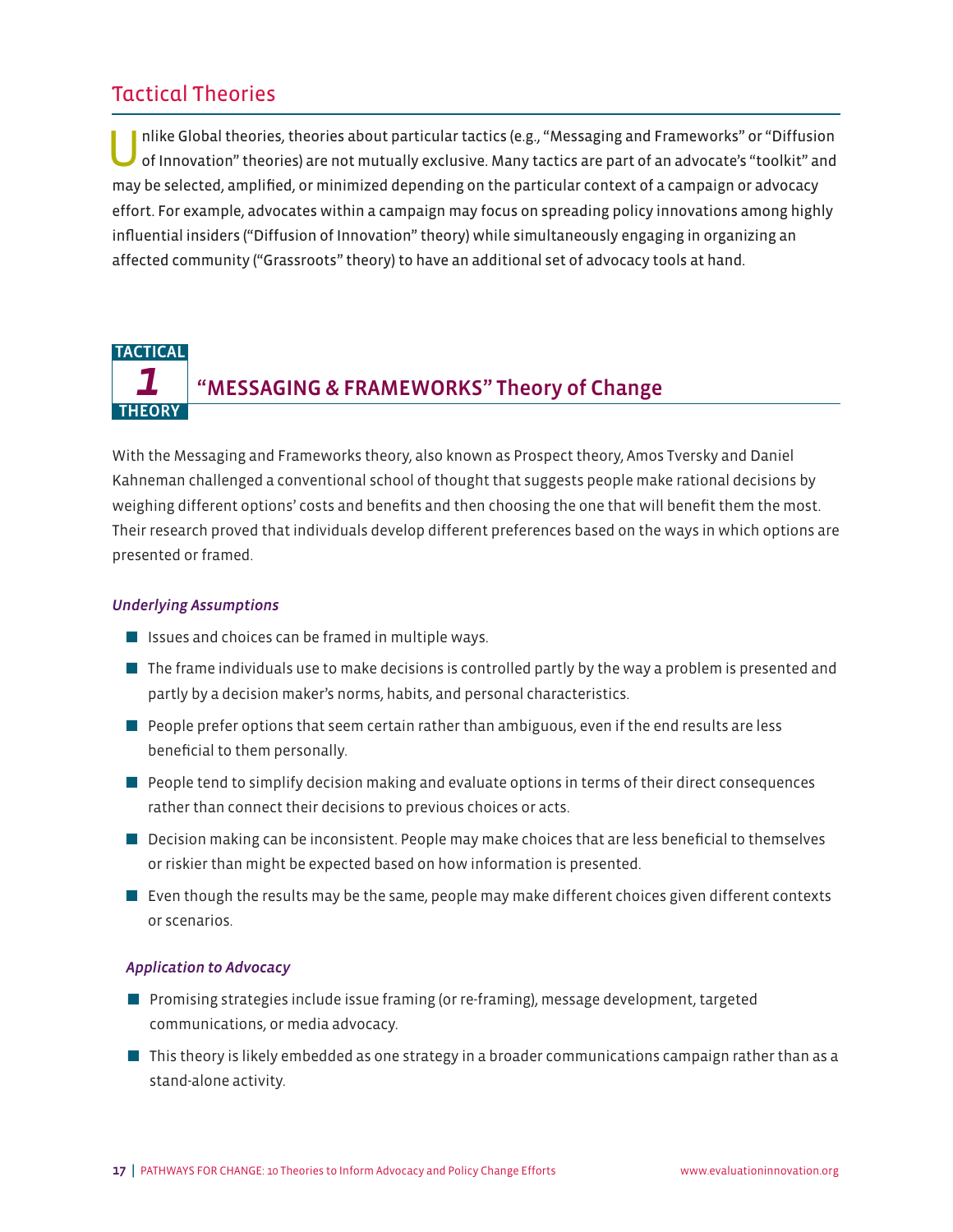# "MESSAGING & FRAMEWORKS" Theory of Change

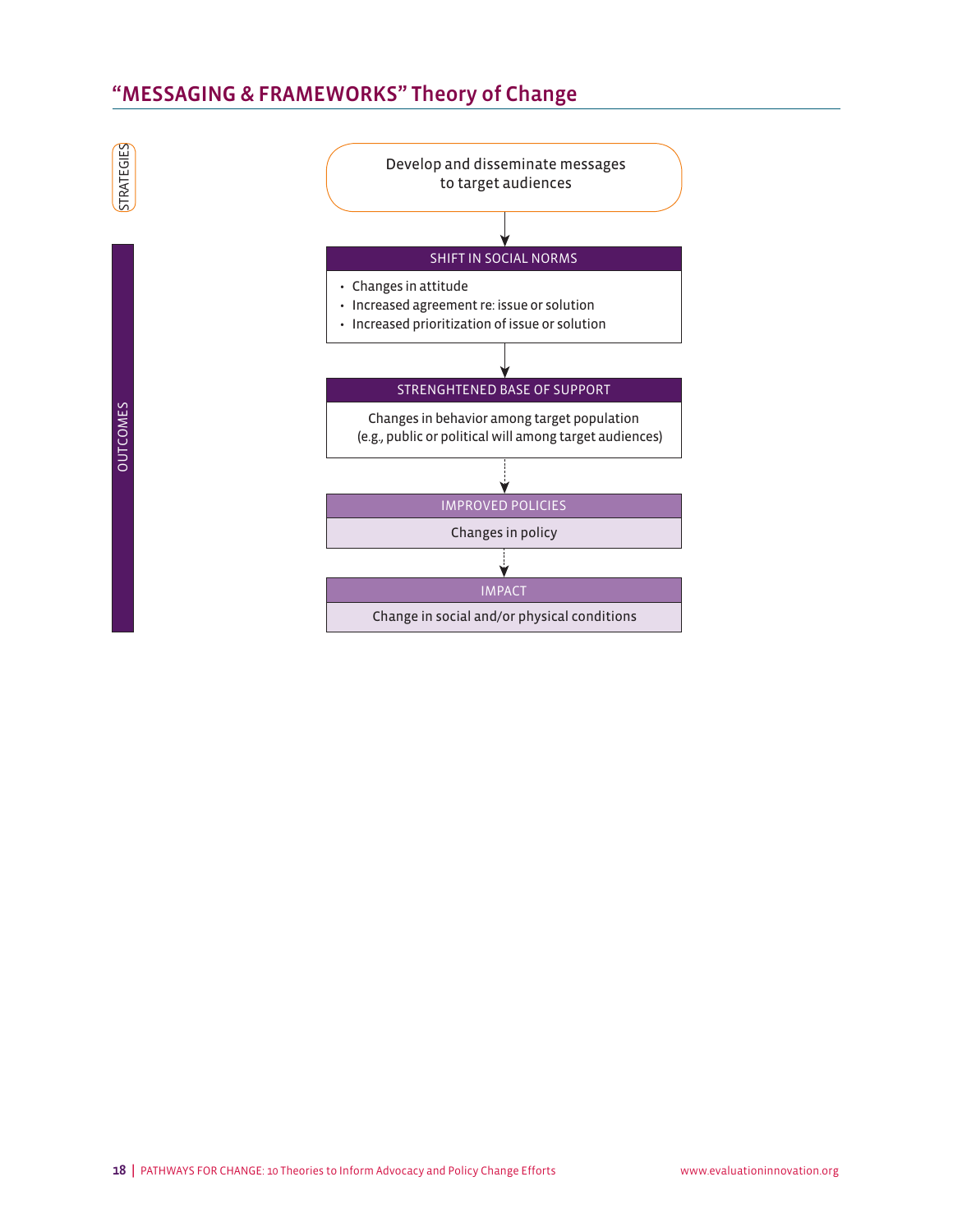#### *2* **TACTICAL THEORY** "MEDIA INFLUENCE" Theory of Change

Max McCombs and Donald Shaw's Agenda-Setting theory, informally known as Media Influence theory, suggests that mass media, namely news media, significantly influences the public agenda. Political issues that are salient and ever-present in the media tend to be the same issues that the public have awareness of and consider key. Media may or may not shape what constituents think *about* issues, but it generally determines which political or campaign issues voters prioritize. McCombs and Shaw formulated this theory at a time when traditional media entities (e.g., TV, newspaper, news magazine, and radio) owned content creation and served as the central gatekeeper for content distribution. The theory has since matured to make room for the agenda-setting influence of less traditional or elite media entities, namely social media and new media channels. Today, many independent political bloggers generate a readership rivaling that of the traditional news media, and their lack of affiliation with the traditional media monopoly strengthens their perceived neutrality and credibility. The independent blog platform has redistributed gate-keeping power to the extent that traditional news media is considered one force among many competing influences.

#### *Underlying Assumptions*

- $\blacksquare$  Media shapes reality, as opposed to reflecting it.
- $\blacksquare$  The media does have a point of view, and sometimes extreme biases.
- **D** Different media sources have different agenda-setting potential. The size of the audience, the consistency and emphasis of the message, and the degree to which the source is perceived as credible, affect this potential.
- $\blacksquare$  In modern society, the news media is generally one's primary source of political information. People vary in their appetite for, and attention to, mass media and in their level of political interest. Some individuals actively seek political information; most seem to acquire it with little-to-no effort.

- **E** Efforts are focused on the broader public as opposed to a targeted audience or decision maker and can raise the prominence of an issue, which may or may not change public will around the issue.
- $\blacksquare$  Promising strategies include news media and social media campaigns, as well as general communications.
- **According to this theory, media and communications work should be coupled with advocacy toward** decision makers who will act upon issues that have risen on the public agenda and/or build a base of support to take action on an agenda that has reached a high level of salience.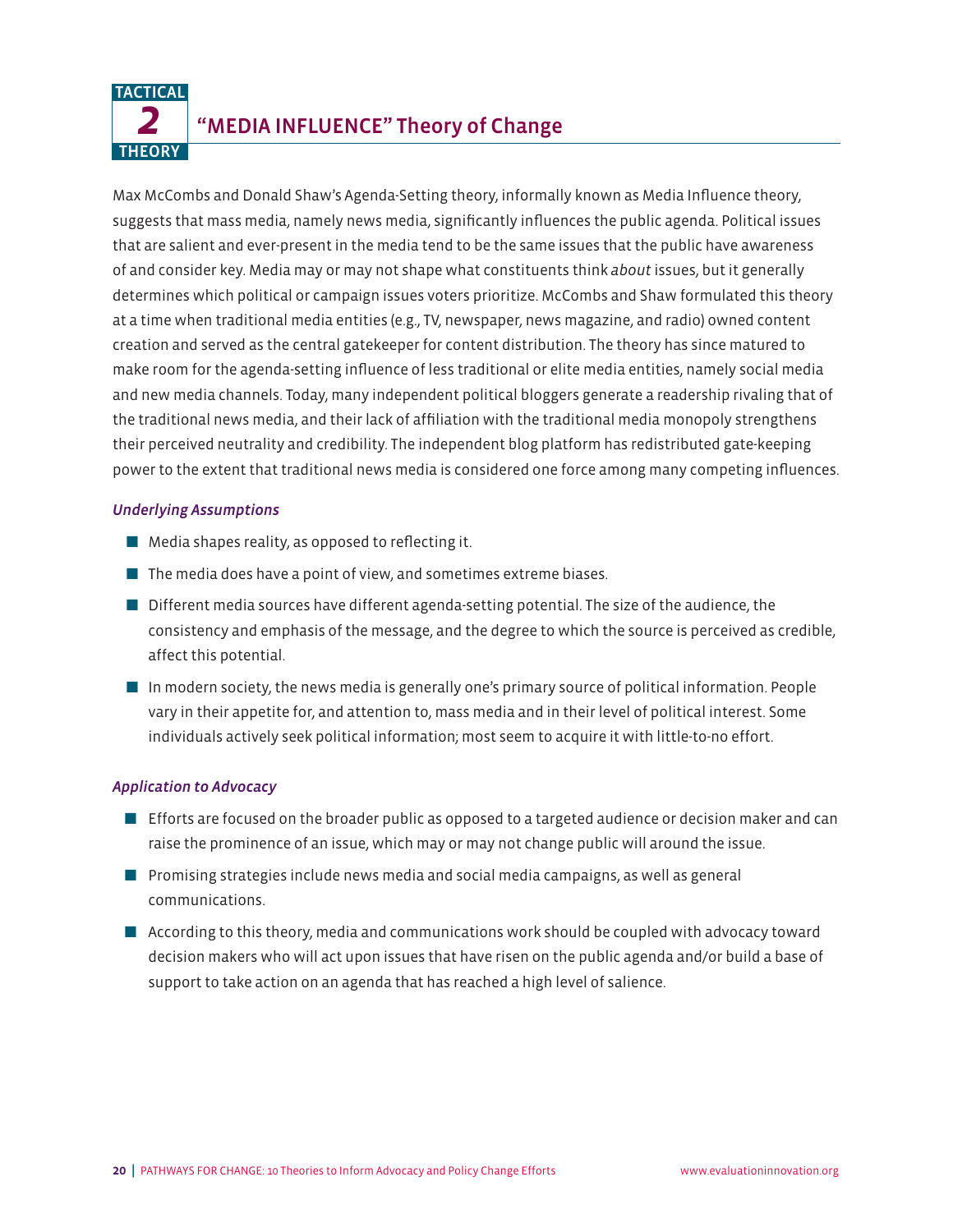# "MEDIA INFLUENCE" Theory of Change

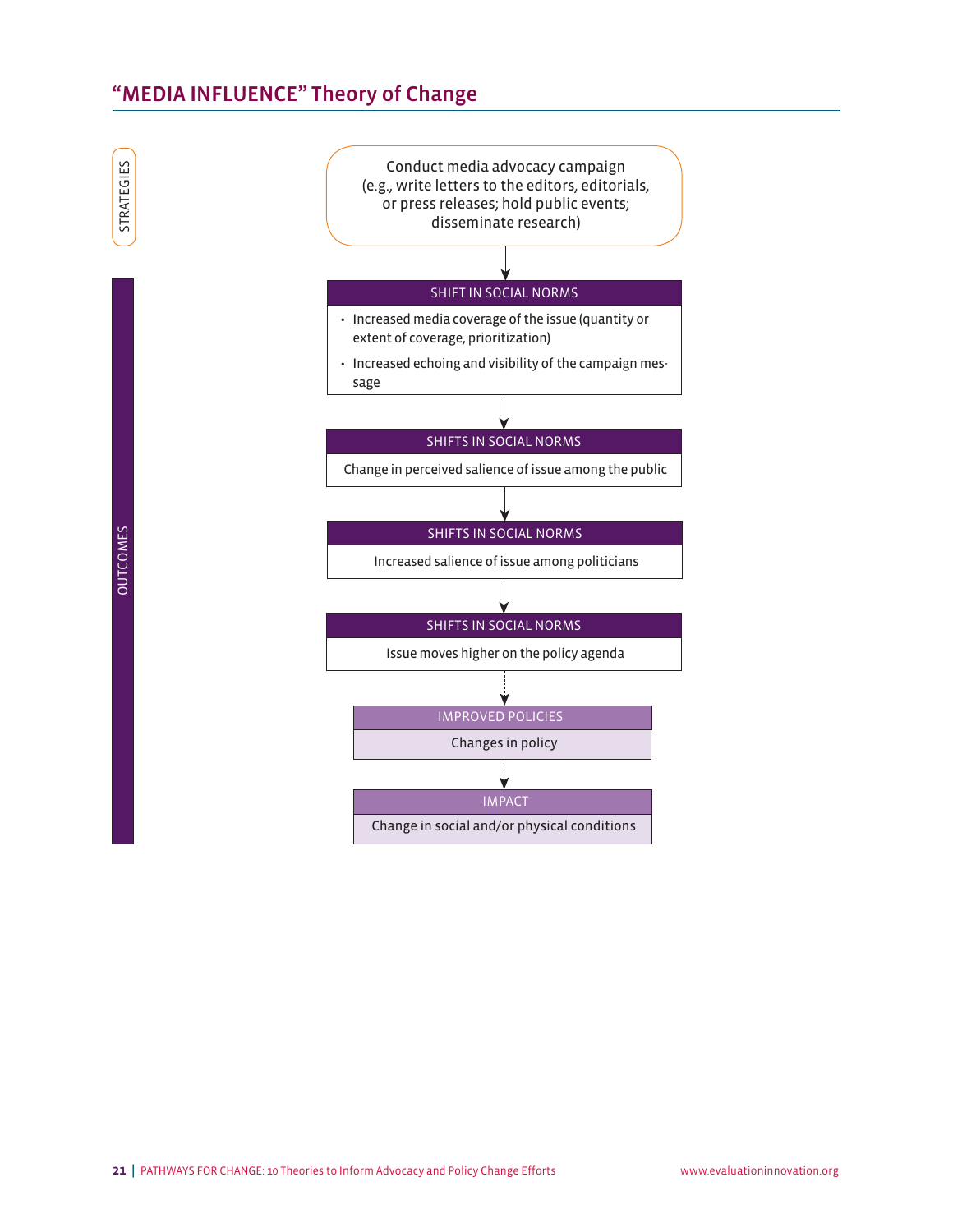"GRASSROOTS" Theory of Change

Unlike the Power Politics theory, grassroots or community organizers view power as changeable and dynamic, not something held exclusively by elites. Proponents of the Grassroots theory believe groups of people can create power by taking mutual action to achieve social change. Saul Alinsky laid out the foundation for this theory in his 1971 book, *Rules for Radicals*.

#### *Underlying Assumptions*

*3* TACTICAL

**THEORY** 

- **D** Power exists when (or because) people cooperate or obey.
- $\blacksquare$  Power bases can be shifted through actions and events.
- **Organizing efforts should reflect the wishes of people directly affected by the problem.**
- **O** Organizing requires building the capacity of those affected by the problem to address it.
- **E** Efforts should focus on changing institutions and policies, not on changing individuals.

- $\blacksquare$  Advocacy efforts are focused on working with the many, not with the few.
- $\blacksquare$  The advocacy organization is not the leader; rather, it helps facilitate the efforts of a collective to achieve social change.
- $\blacksquare$  Promising strategies include training/capacity-building, community mobilizing, awareness building, action research, policy analysis, media advocacy, social protest, and whistleblowing.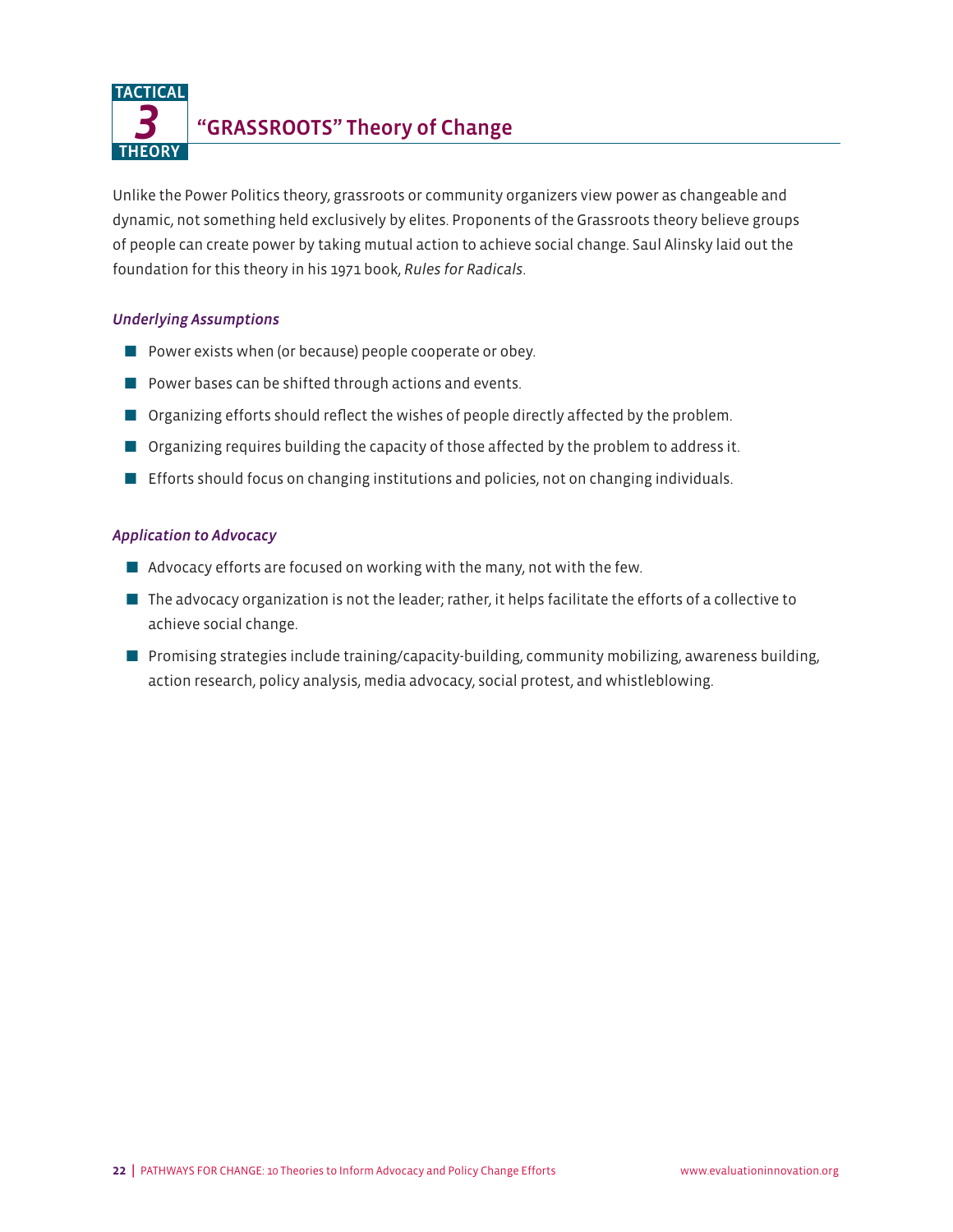# "GRASSROOTS" Theory of Change

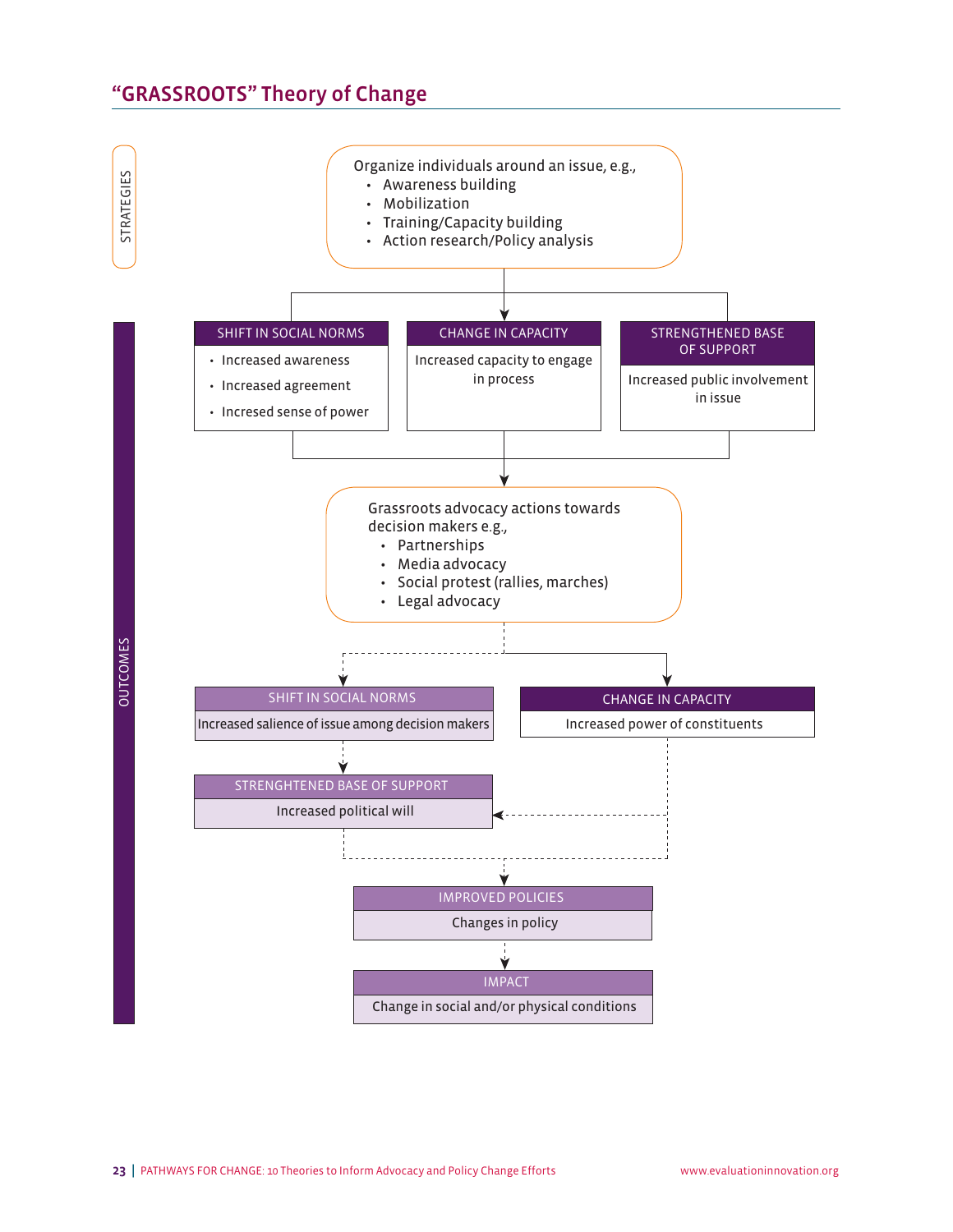"GROUP FORMATION" Theory of Change

Self-Categorization theory, attributed to John C. Turner, refers to group formation as the process that makes social cohesion, cooperation, and influence possible. The theory looks at identity—how one perceives and defines him- or herself—as a motivator for group formation. Individuals identify with groups or social categories based on their perceived similarities concerning attitudes, values, experiences, or in the application of advocacy, the desire to collectively solve a problem or accomplish a goal. As members of a distinct social category, individuals learn the norms of that category and assign those norms to themselves (in the same way we might assign stereotypic characteristics to others). Members tend to accentuate, or make salient, in-group norms and similarities (and out-group differences) to stand out relative to neighboring groups and, thus, achieve a positive social identity.

#### *Underlying Assumptions*

*4* **TACTICAL** 

**THEORY** 

- $\blacksquare$  Individuals possess multiple concepts of self. It is assumed one can activate ("switch on") a particular self-concept or identity.
- $\blacksquare$  Members are dependent on their social group or category membership for information.
- $\blacksquare$  Cooperation and cohesion among individuals can stem from the perception of a common category membership.
- **M** Members of a social group or category might exaggerate group norms or compete with each other to enact the group norms as a way of demonstrating that they are closer to the ideal than other group members; this may result in over-conformity or even polarization among members.

- $\blacksquare$  To build coalitions or unlikely allies, advocates may be able to align existing groups or create new groups by finding something around which individuals can identify. Conversely, advocates may tighten group identity by differentiating their group from others.
- **T** To prevent group polarization, an advocacy organization can provide its members with consistent, strictly informational messaging that supports group alignment.
- **Promising strategies include:** 
	- utilizing a network approach to "knit" or "weave" individuals into groups;
	- developing a common agenda that ties to attitudes, values, or experiences of a potential group; or
	- increasing awareness of group principles and messages among members.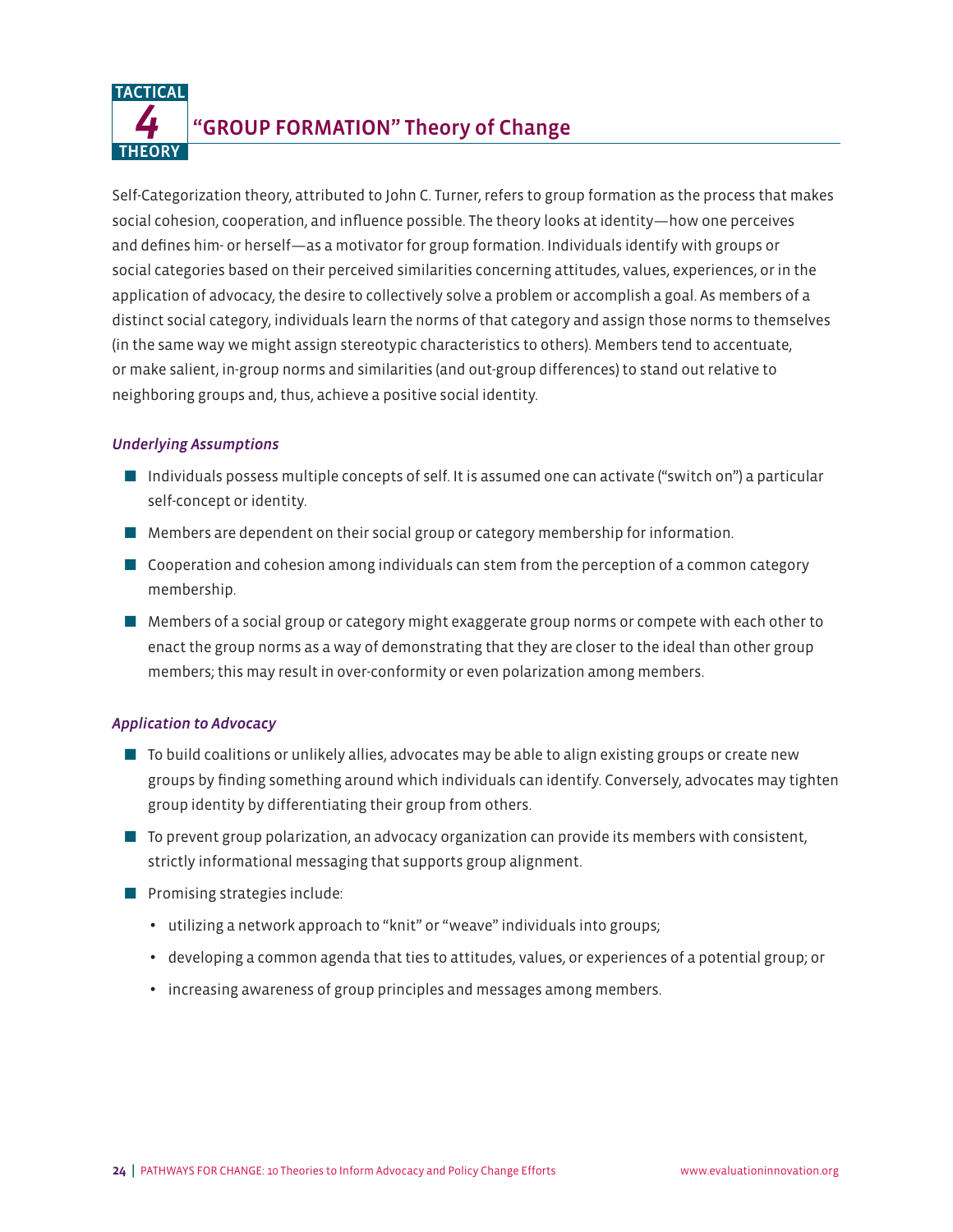# "GROUP FORMATION" Theory of Change



<sup>8</sup> Other sources detailing relevant considerations, tools, and techniques that may be useful companion pieces to this brief can be found in the Advocacy Evaluation Resources, following the Bibliography.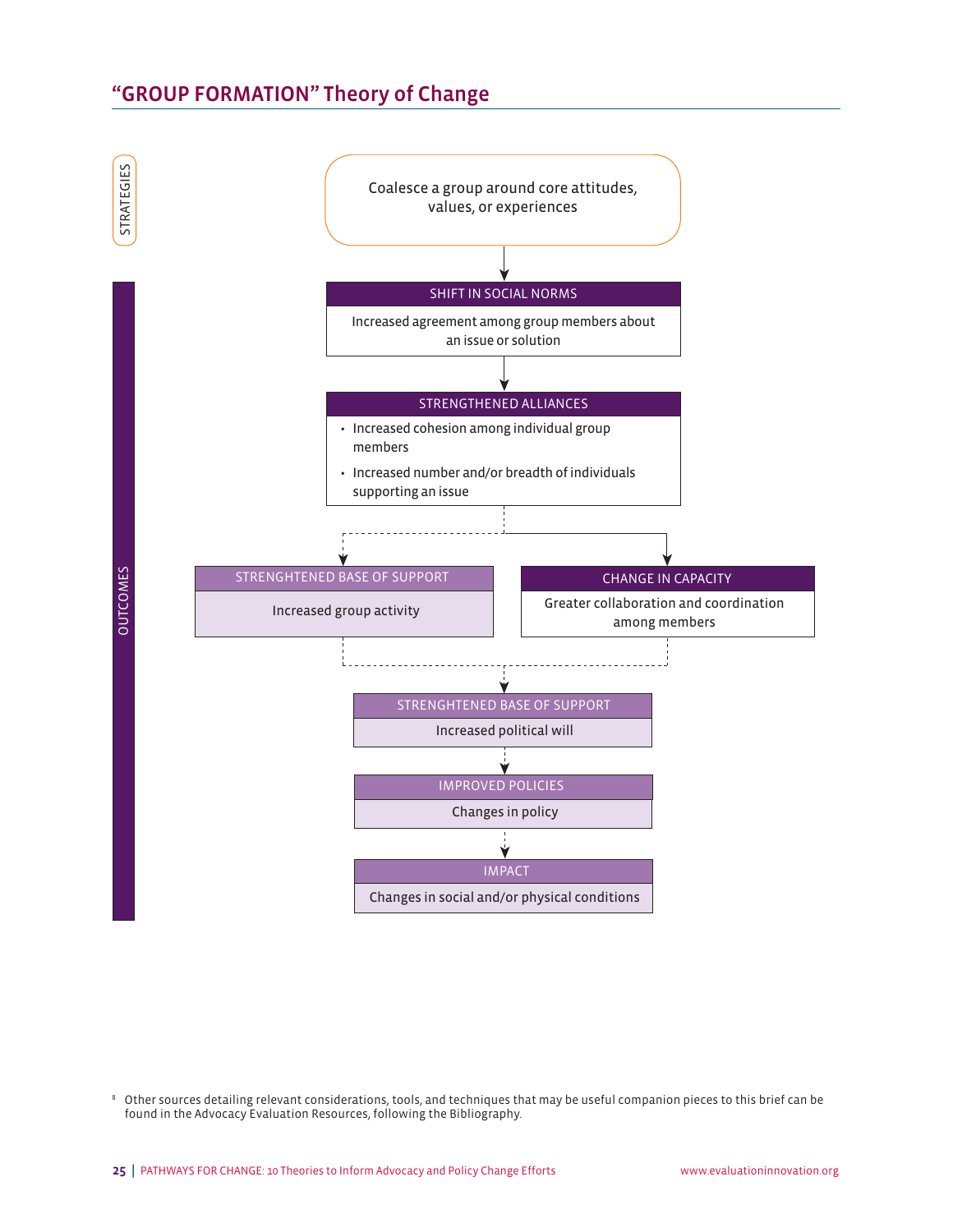

# *5* **"DIFFUSION" Theory of Change**

Everett M. Roger's Diffusion of Innovations, or Diffusion theory, refers to the process by which a change agent (e.g., individual, informal group, or organization) models or communicates an innovation. The innovation can be as diverse as a product, practice, program, policy, or idea. Over time, the innovation may move onward to certain types or categories of adopters: early adopters, the early majority, the late majority, and laggards. Should the innovation reach a critical mass, it either will be adopted or rejected by members of the social system. An innovation is more likely to be adopted if it is relatively easy to comprehend; perceived as better than the idea it supersedes; and/or is compatible with the values, beliefs, and needs of the potential adopters. The degree to which the innovation, or results of the innovation, is visible and communicated to others, can influence the rate of adoption. When new ideas are invented, diffused, and adopted or rejected, social change can occur.

#### *Underlying Assumptions*

- $\blacksquare$  Diffusion includes both the planned and spontaneous spread of new ideas.
- $\blacksquare$  Newness means that some degree of uncertainty is involved in diffusion. However, an idea can feel familiar or normative if it is compatible with the potential adopter's existing values and belief system.
- $\blacksquare$  Potential adopters' perceptions of the change agent(s) or opinion leader(s) affect their willingness to adopt a new idea. Thus, if the innovator is an outsider to the social system, there may be greater skepticism or opposition to the innovation.
- It should not be assumed that the diffusion and adoption of all innovations is necessarily desirable for a social system.

- **D** Policy and law can force individuals to adopt an innovation. However, individuals seem more open to the innovation or persuadable when the relative advantages of adoption are communicated and/or made visible by peers or media.
- **Organizations may appoint a champion or charismatic individual who throws his or her weight behind** an innovation and the diffusion process.
- **D** Promising strategies include research, policy solution development, dissemination activities, champion development, and communications.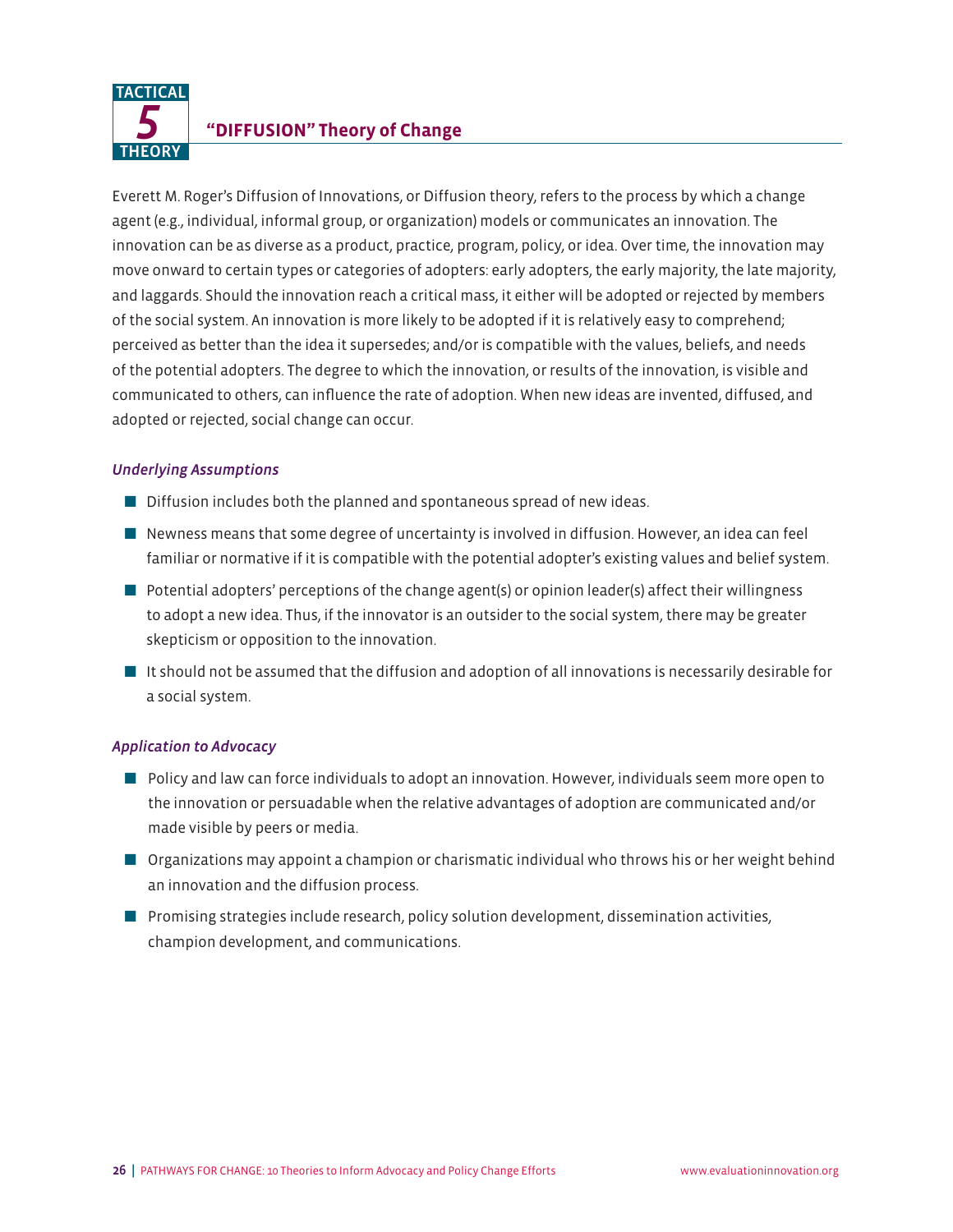#### **"DIFFUSION" Theory of Change**

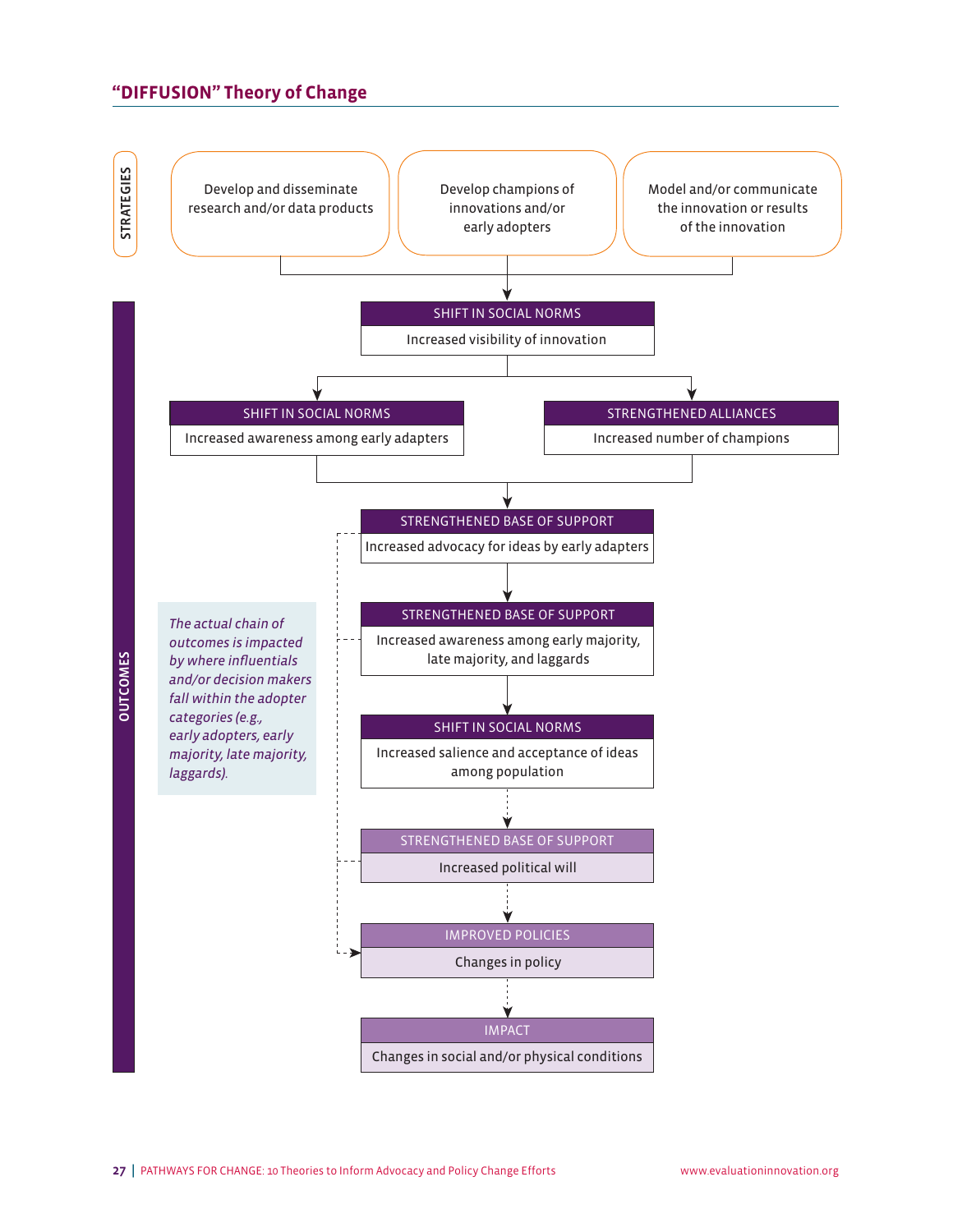# Putting Theories into Practice

Talking about theories can feel like an academic exercise. However, knowledge and use of the existing theories highlighted in this brief can further the work of funders and advocates in various ways, including the following:

Shine light on competing and complementary theories: Advocates come from many disciplines (e.g., communications, lobbying, data and research) and different fields of study (e.g., economics, political science, sociology). The interdisciplinary nature of this world often is a strength, but can sometimes lead to lack of alignment as views and assumptions about how the world works collide. Having a framework for recognizing that different theories exist, and being able to identify when they are overarching theories about how policy change happens (e.g., Policy Windows) or theories about particular tactics (e.g., Messaging and Frameworks), can help advocates, partners, and funders have a common language for talking about similarities and differences in approaches and theories of change.

Confirm assumptions: When developing a theory of change, participants in the process draw from a combination of research, personal experience, and "gut" to create their own particular map of their work. By comparing elements from an organization's or campaign's theory of change to the relevant theories documented here, advocates, funders, and evaluators can confirm or refine the assumed linkages and outcome paths documented from the group process based on social science research.

Provide fodder for theory of change refinement or enhancement: Considering new or alternate approaches based on the theories outlined in this brief may help advocates, funders, and evaluators "pressure-test" current approaches and assumptions or consider new pathways for change.

Focus activities: Advocates can sometimes suffer from a "kitchen sink" syndrome of doing a little bit of everything and expecting change in all areas. Identifying where a group can have the greatest leverage or which strategies are most promising within a particular theoretical framework can provide some guardrails and guidance for making strategic choices within limited resources.

Clarify alignment across organizations: By clearly articulating their particular worldview or theory guiding their work, funders can select grantees that are more closely aligned with their strategy. Similarly, advocates can make decisions about the degree of overlap between their organization's work and the funder's. Advocates also can more effectively partner with other groups by better understanding whether the partnership is jointly pursuing a common approach or if partners are aligning across different but complementary theories of change.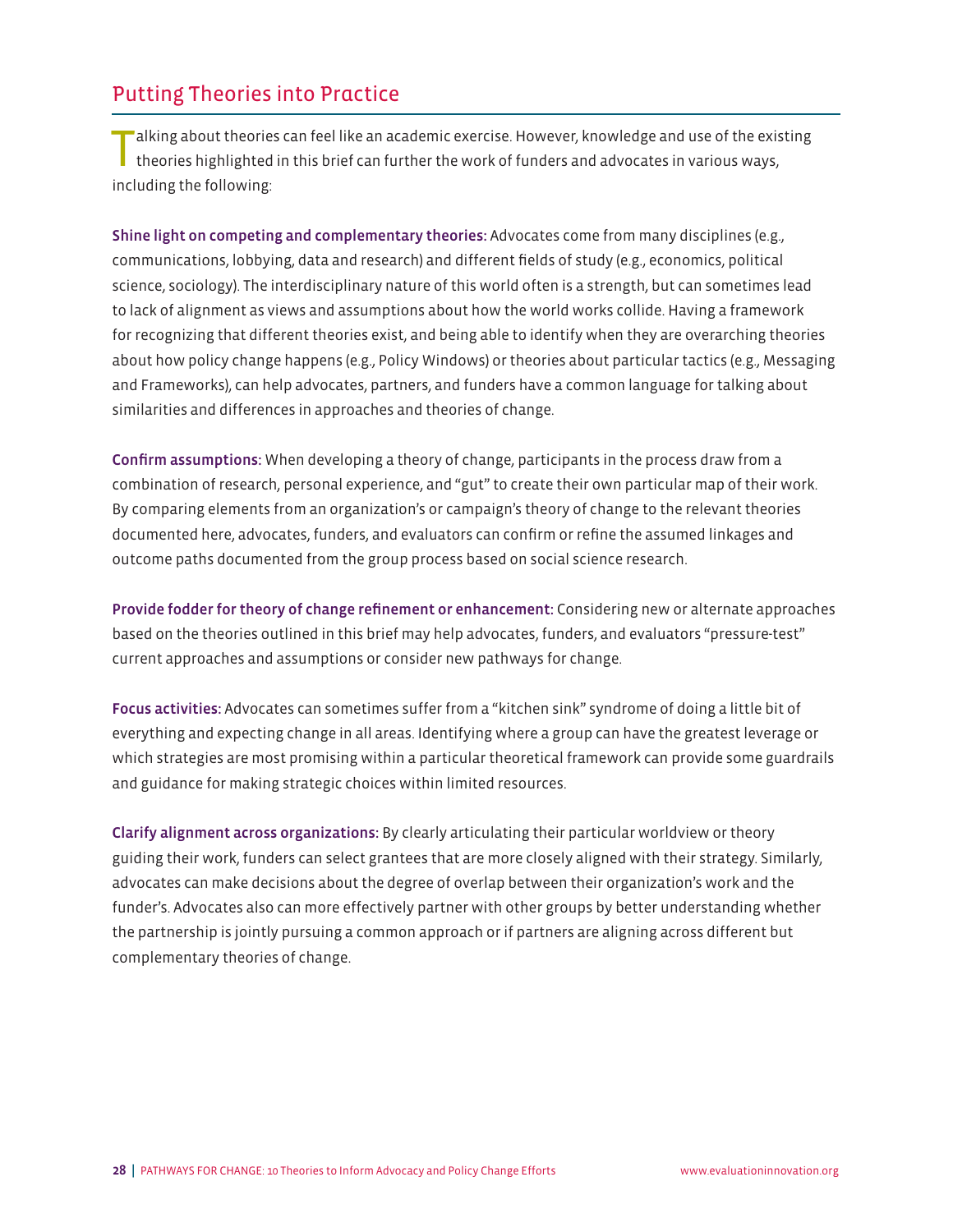Support identification of evaluative opportunities: As mentioned in the Introduction and well-documented elsewhere,7 using theory of change as a tool to clarify the connection between activities and chains of outcomes has become a best practice for evaluating advocacy and policy efforts. Having a strong theory of change helps advocates and evaluators speak a common language and creates a basis for determining what to measure and evaluate. A specific evaluation approach will depend on the audience, the purpose, and the resources available, but evaluators, funders, and advocates can use a theory of change to consider what kinds of outcomes would be reasonable to achieve in what sequence, which outcomes are most important to achieve, and what assumptions should be monitored or assessed when creating a measurement plan or evaluation design.8

Provide structure for measurement, but not too much: Many advocates fear that documenting a theory of change will create rigidity and hamper their ability to be nimble and responsive as conditions evolve. However, a theory of change should allow for these kinds of adjustments by capturing the categories or kinds of interim outcomes that are sought. For example, if advocates adjust the degree to which particular advocacy activities within a theory of change are dialed up or down (e.g., grassroots mobilizing, champion development) or how a particular tactic is deployed (e.g., specific message used, partners sought), the same *type* of interim outcomes included in the theory of change should be achieved. While aspects of the work have changed, the same path toward impact is being pursued. Alternately, evaluators, funders, and advocates may find it useful to recognize if an organization is making a wholesale change in strategy and significantly changing their theory of change, as opposed to making changes within a consistent overall direction. In such a case, evaluators should work with advocates to consider the ramifications of a broad change in theory to evaluation efforts.

# Conclusion

The 10 theories presented here provide a social science-based grounding in how policy change occurs and what advocacy tactics can achieve. You may have read about one theory and realized it is closely aligned with your own worldview and lived experience; alternatively, another theory may not resonate for you at all. Regardless, understanding underlying assumptions and theories related to different ways of thinking about advocacy and policy work can help organizations more effectively choose strategies, focus evaluation efforts on critical intermediate outcomes, and ultimately be better positioned to achieve desired impact.

<sup>7</sup> For example, see Organizational Research Services. (2007). *A guide to measuring advocacy and policy*. Prepared for the Annie E. Casey Foundation. Seattle, WA. See also: Guthrie, K., Louie, J., David, T., & Crystal-Foster, C. (2005). *The challenge of assessing advocacy: Strategies for a prospective approach to evaluating policy change and advocacy*. Prepared for The California Endowment. Woodland Hills, CA.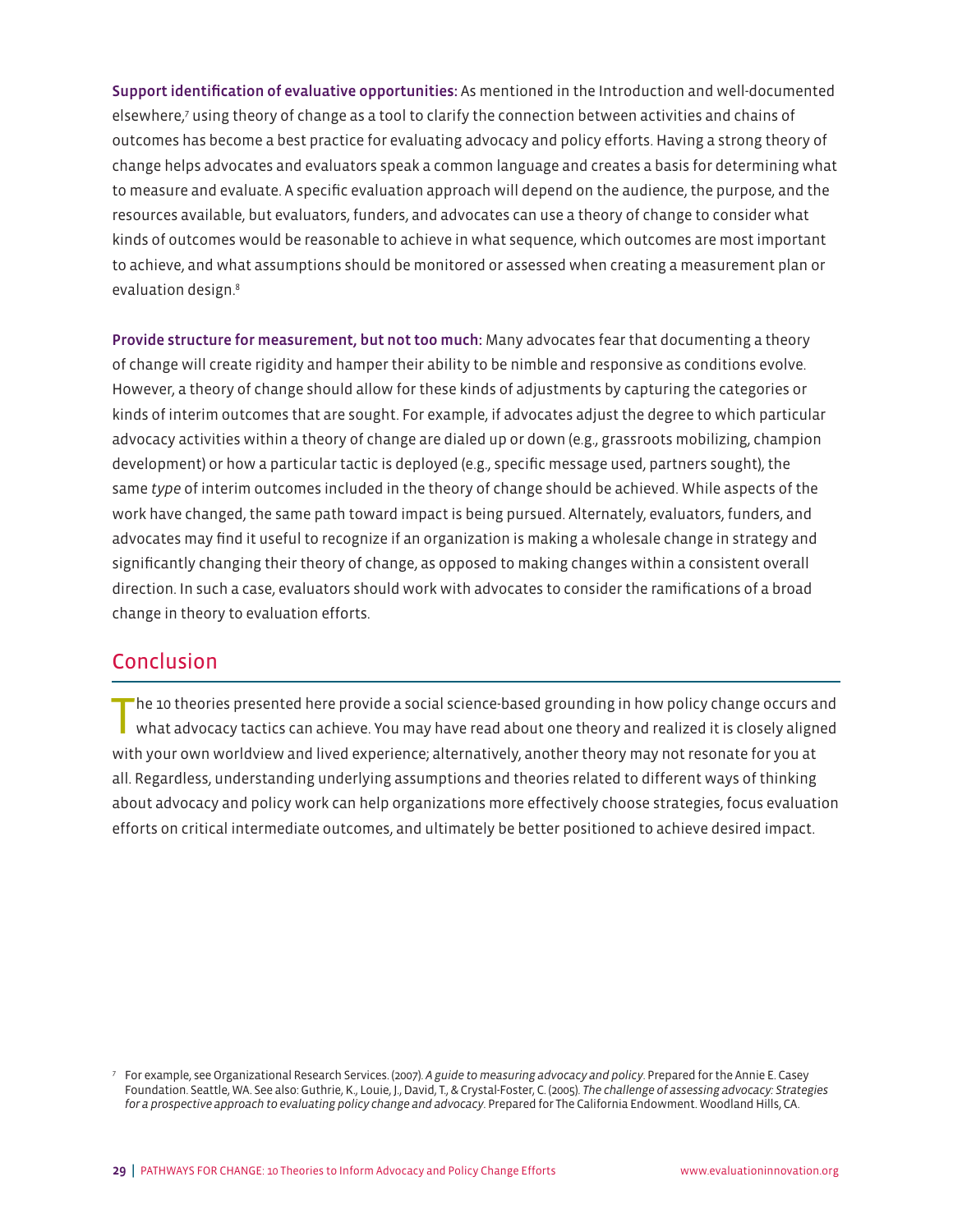# Bibliography

Alinsky, Saul D. (1989). *Rules for radicals: A pragmatic primer for realistic radicals*. New York: Vintage.

- Armstrong, J., & Moulitsas, M. *(*2006). *Crashing the gate: Netroots, grassroots, and the rise of people-powered politics.* White River Junction, VT: Chelsea Green Publication Company.
- Baumgartner, Frank R., & Jones, Brian. (1993). *Agendas and instability in American politics.* Chicago: University of Chicago Press.
- Biklen, Douglas P. (1983). *Community organizing theory and practice.* Englewood Cliffs, NJ: Prentice-Hall.
- Birkland, Thomas A. (2005). *An introduction to the policy process: Theories, concepts, and models of public policy making.* Armonk, New York: M. E. Sharpe, Inc.
- Domhoff, G. William. (1990). *The power elite and the state: How policy is made in America.* New York: Aldine De Gruyter.
- John, Peter. (2003). Is there life after policy streams, advocacy coalitions, and punctuations: Using evolutionary theory to explain policy change? *The Policy Studies Journal, 31*(4), 481–498.
- Kingdon, John W. (1995). *Agendas, alternatives, and public policies* (2nd ed.)*.* New York: Harper Collins College.
- Laumann, Edward O., & Knoke, David. (1987). *The organizational state: Social choice in national policy domains.* Madison, WI: University of Wisconsin Press.
- McCombs, Maxwell. (2005)*.* A look at agenda setting: Past, present, and future*. Journalism Studies, 6*(4), 543*–*557*.*
- McCombs, Maxwell, & Shaw, Donald L. (1972). The agenda-setting function of mass media. *Public Opinion Quarterly*, *36*, 176–187.
- McCool, Daniel C. (1995). *Public policy theories, models, and concepts: An anthology.* Englewood Cliffs, NJ: Prentice Hall.
- Meraz, Sharron. (2009). Is there an elite hold? Traditional media to social media agenda setting influence in blog networks. *Journal of Computer-Mediated Communication, 14*(3), 682–707.
- Mills, C. Wright. (2000). *The power elite* (rev. ed.)*.* New York: Oxford University.
- Rogers, Everett M. (2003). *Diffusion of innovations* (5th ed.)*.* New York: Free Press.
- Sabatier, Paul A. (1999). *Theories of the policy process.* Boulder, CO: Westview.
- Sabatier, Paul A. & Jenkins-Smith, Hank C. (1999). The Advocacy Coalition Framework: An Assessment. In *Theories of the Policy Process*, ed. P. A. Sabatier, 117–68. Boulder, CO: Westview Press.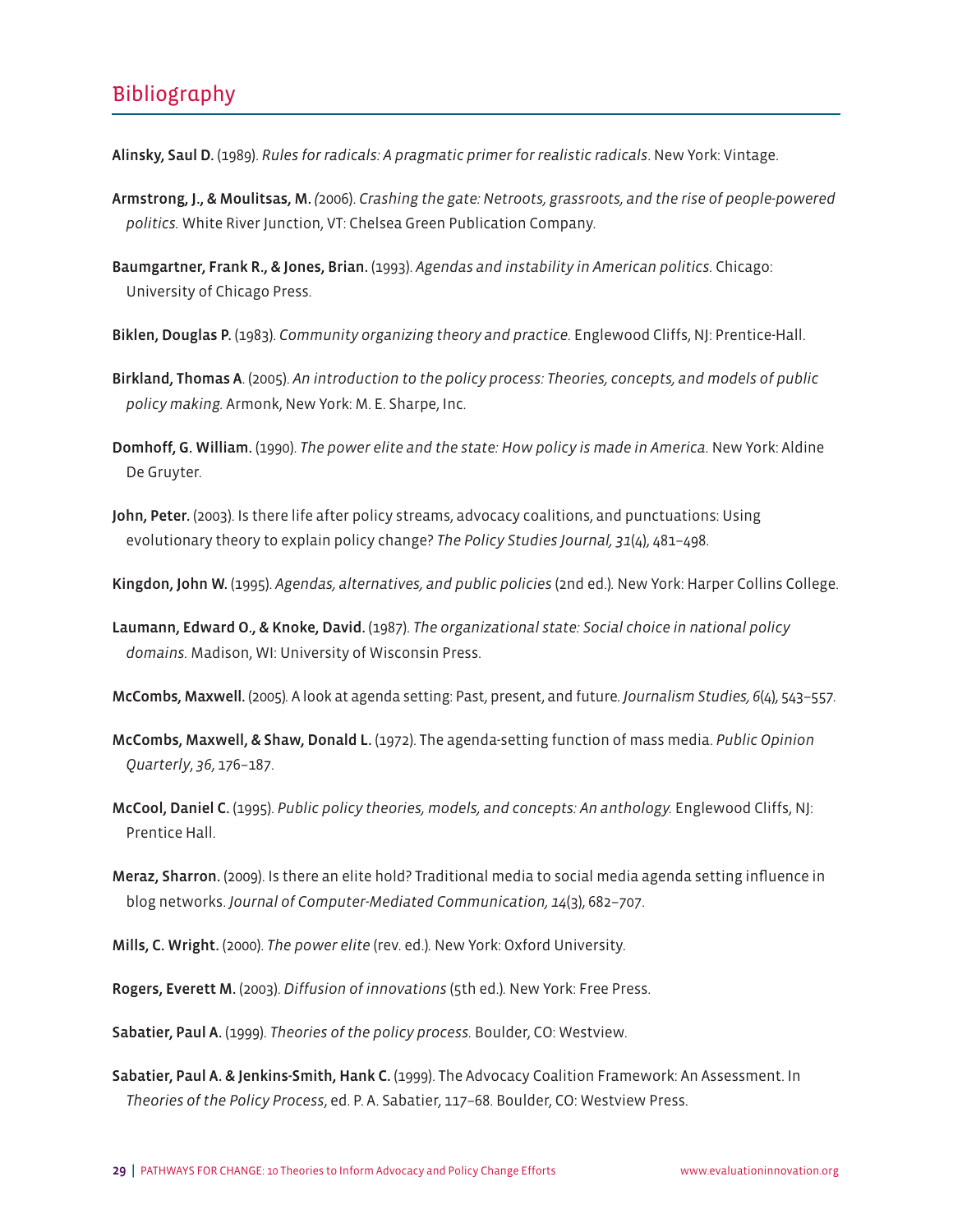Stone, Clarence N. (1989). *Regime politics.* Lawrence, KS: University Press of Kansas.

- Stone, Clarence N. (1998). Regime analysis and the study of urban politics, a rejoinder. *Journal of Urban Affairs, 20*(3), 249–260.
- Stone, Clarence N. (2005). Looking back to look forward: Reflections on urban regime analysis. *Urban Affairs Review, 40*, 309–341.
- Stone, Clarence N. (2006). Power, reform, and urban regime analysis. *City & Community*, *5*(1), 23–48.
- Tajfel, Henri. (1981). *Human groups and social categories.* Cambridge, UK: Cambridge University Press.
- Tajfel, Henri. (1982). *Social identity and intergroup relations.* Cambridge, UK: Cambridge University Press.
- Turner, John C. (1987). *Rediscovering the social group: A self-categorization theory.* New York: Basil Blackwell Inc.
- Tversky, Amos, & Kahneman, Daniel. (1981). The framing of decisions and the psychology of choice. *Science*, *211*(4481), 453–458.

# Advocacy Evaluation Resources

#### Introductions to Advocacy Evaluation

#### *[Advocacy and Policy Change Evaluation: A Primer](http://www.organizationalresearch.com/publicationsandresources/advocacy_and_policy_change_evluation_a_primer.pdf)*

#### Organizational Research Services (2010)

This primer details areas of consensus and learning in the field of advocacy evaluation, and it includes a set of data collection methods and tools for building the field.

#### *[The Challenge of Assessing Policy and Advocacy Activities: Strategies for a Prospective Evaluation Approach](http://www.calendow.org/uploadedFiles/Publications/Evaluation/challenge_assessing_policy_advocacy.pdf)*

#### Blueprint Research and Design, Inc. (2005)

This publication begins with an overview of the advocacy evaluation field and outlines a "prospective evaluation approach," which (in contrast to a retrospective approach) allows evaluation to become a management and planning tool. The publication then offers steps for developing such an advocacy evaluation.

#### Advocacy Outcomes and Data Collection

#### *[A Guide to Measuring Advocacy and Policy](http://www.organizationalresearch.com/publicationsandresources/a_guide_to_measuring_advocacy_and_policy.pdf)*

#### Organizational Research Services (2007)

This guide puts forth a framework for naming outcomes associated with advocacy and policy as well as directions for evaluation design. It includes a broad range of methodologies, intensities, timeframes, and purposes.